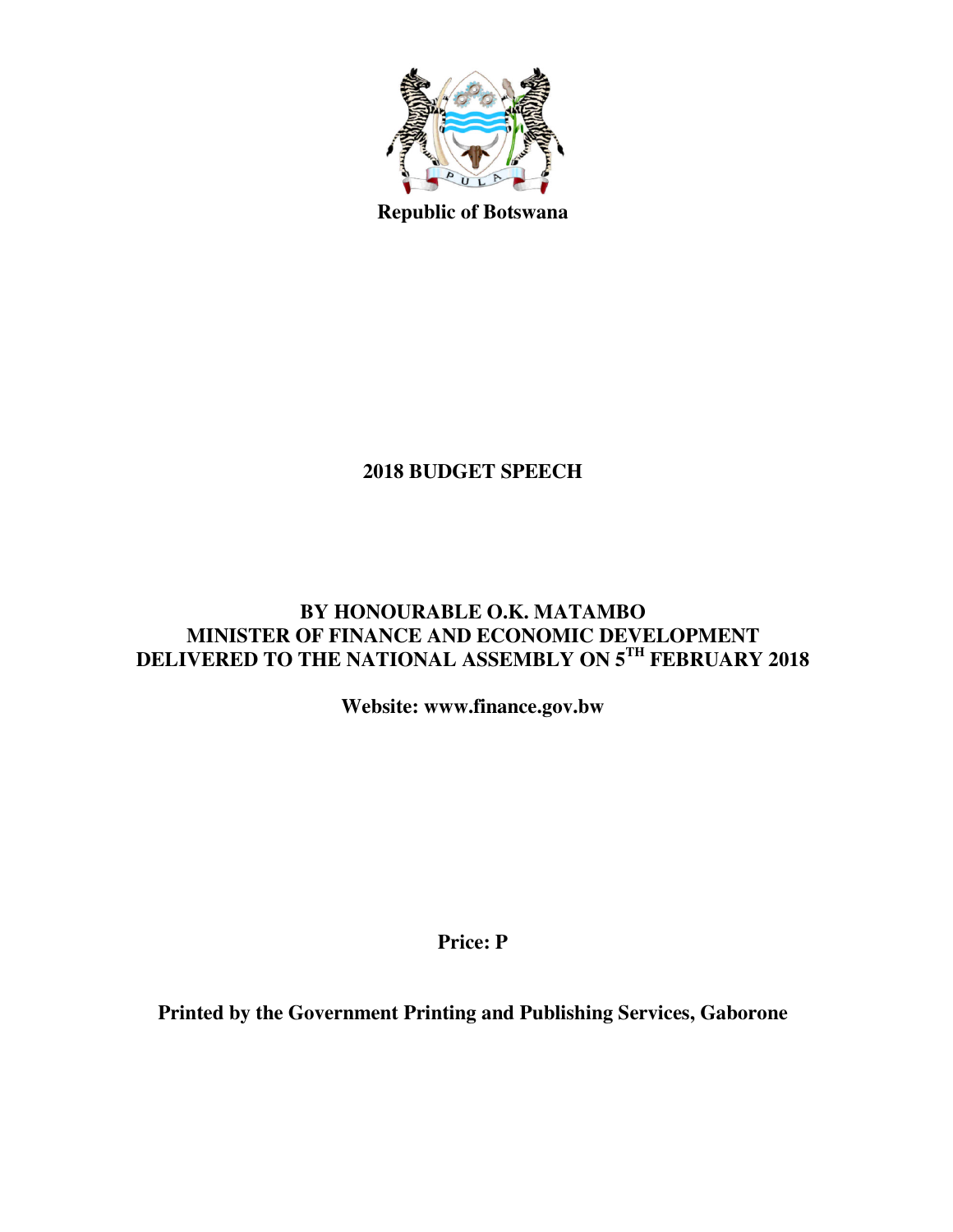## **Table of Contents**

| $\mathbf{I}$ . |                                                      |  |
|----------------|------------------------------------------------------|--|
| II.            |                                                      |  |
|                |                                                      |  |
|                |                                                      |  |
|                |                                                      |  |
|                |                                                      |  |
|                |                                                      |  |
|                |                                                      |  |
|                |                                                      |  |
|                |                                                      |  |
|                | III. STRATEGIC THRUST FOR 2018/2019 FINANCIAL YEAR 7 |  |
|                |                                                      |  |
|                |                                                      |  |
|                |                                                      |  |
|                |                                                      |  |
|                |                                                      |  |
|                |                                                      |  |
|                |                                                      |  |
|                |                                                      |  |
|                |                                                      |  |
|                |                                                      |  |
|                |                                                      |  |
|                |                                                      |  |
|                |                                                      |  |
| V.             |                                                      |  |
|                |                                                      |  |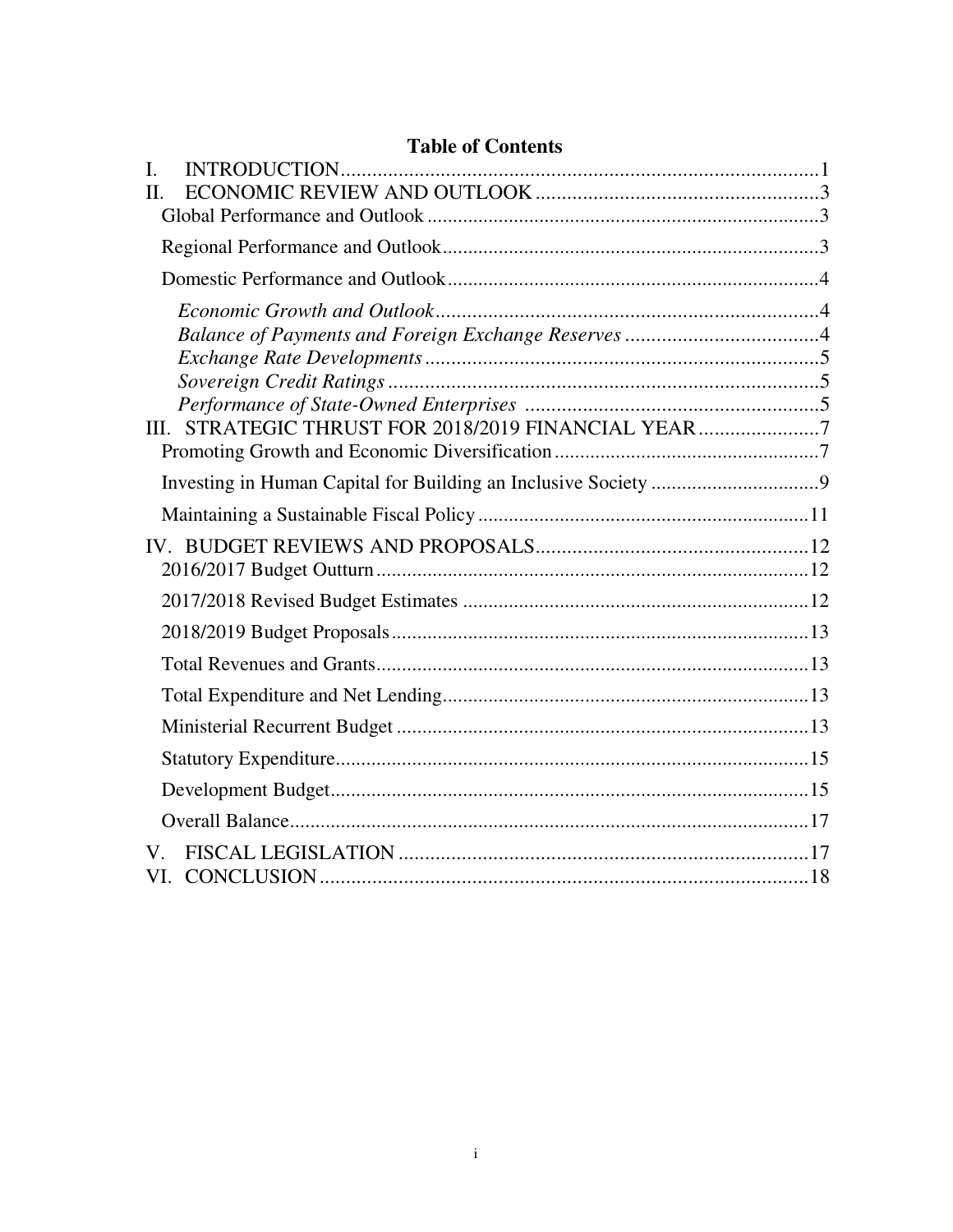## **I. INTRODUCTION**

**1. Madam Speaker,** I have the honour this afternoon to present to the National Assembly, the budget proposals for the financial year 2018/2019.

**2. Madam Speaker**, as this is the last financial statement delivered to this House under the leadership of His Excellency the President, Lieutenant General Dr. Seretse Khama Ian Khama, I would like to take a few moments to reflect on some of the achievements in the economic development space under his stewardship. Under His Excellency's leadership, Botswana was among the countries, which managed to withstand the impact of the 2008/2009 global economic and financial crisis. By maintaining an expansionary fiscal policy stance, the Government was able to save jobs, both within the public service and the private sector, while investing in critical economic and social infrastructure such as water, energy, roads, schools and health facilities. To ensure fiscal sustainability, the budget deficits, which emanated from the expansionary policy stance, were highly contained to the extent that instead of totalling P31.9 billion as originally projected over the entire NDP 10 period, the cumulative deficit was only P9.2 billion. Further, the adoption of the Economic Stimulus Programme in 2016/2017 aimed at boosting economic growth, promoting economic diversification and creating jobs amid weak recovery of both the global and domestic economy, was an example of forward looking and bold leadership by His Excellency the President.

**3.** Additional achievements during the past decade were in the areas of economic diversification, and reducing unemployment and poverty. Efforts to diversify the economy have yielded positive results during the past decade, to the extent that the share of the mining sector in the domestic output declined from 25 percent in 2008 to 20 percent in 2017, signifying a corresponding increase in the contribution of non-mining sectors over the same period. Growth of the non-mining sectors also reflects private sector response to macroeconomic policy decisions such as the reduction in corporate tax in July 2011, from 25 percent to 22 percent. Over the same period, the minimum income tax threshold was increased from P24 000 to P36 000 specifically to allow for an increase in personal disposable income necessary to enhance wealth creation, savings and participation in economic activities. Continued supportive monetary policy also resulted in the country's average inflation rate declining from 12.6 percent in 2008 to reach a low of 3.3 percent in 2017.

**4.** The rate of unemployment also declined from 26.2 percent in 2008 to 17.7 percent in 2016. Similarly, survey results published by Statistics Botswana in January 2018, show that the proportion of people living below the poverty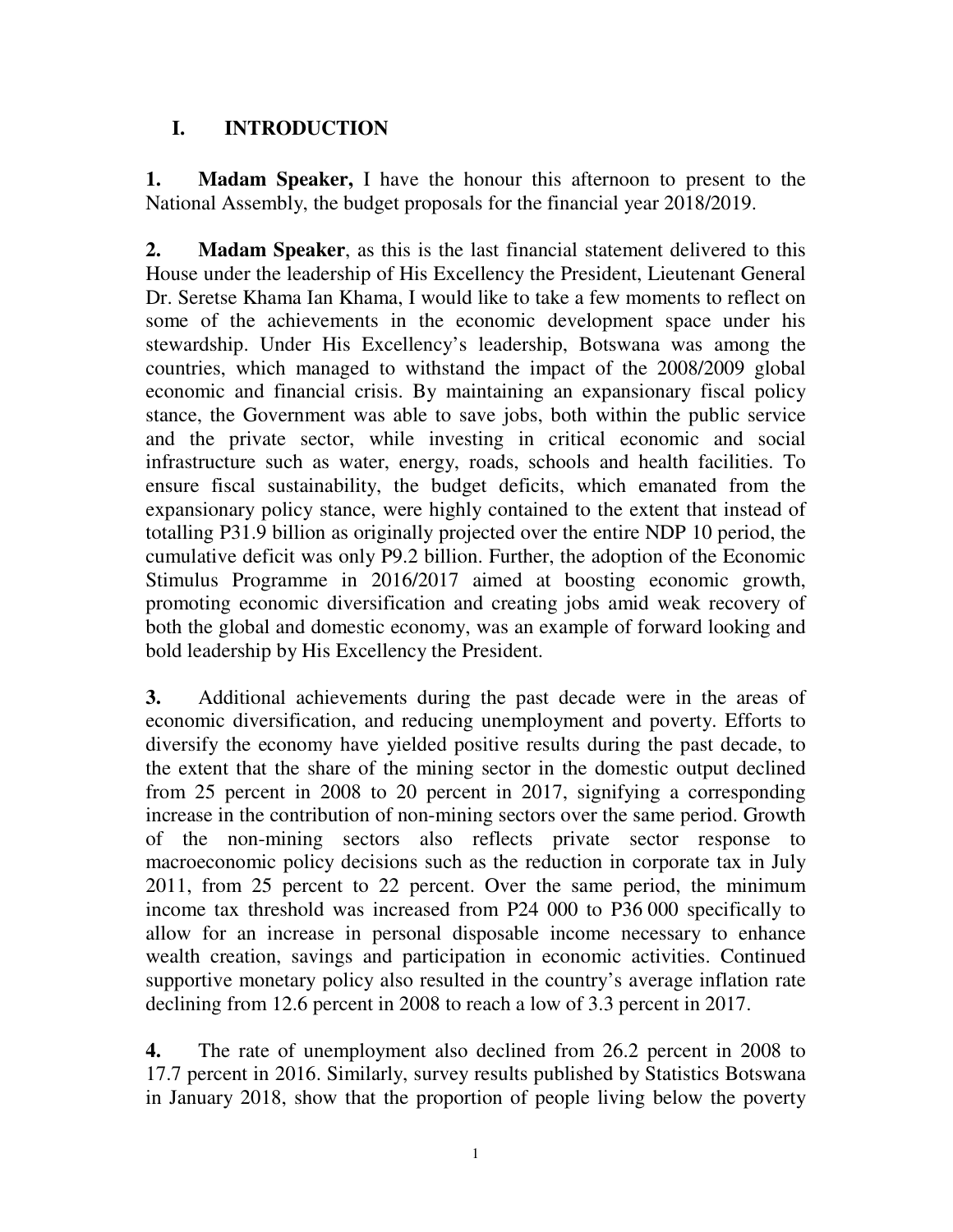datum line has been declining over the years, from 19.3 percent in 2009/2010 to 16.3 percent in 2015/2016. In terms of abject poverty, that is, those earning below US\$1.25 per day, the rate declined from 6.6 percent in 2009/2010 to 3.3 percent in 2015/2016, or in a more relevant purchasing power terms of US\$1.90 per day, to 5.8 percent in the latter year. In 2017, Botswana also managed to maintain an "*A investment grade"* rating by both Standard & Poor's and Moody's Investors rating agencies. These ratings are necessary for attracting foreign direct investment, which is a prerequisite for economic growth and job creation in the economy.

**5.** All these noteworthy achievements, **Madam Speaker**, are indicative of good foresight on the part of His Excellency the President, who saw the virtues of prudent economic management and maintaining a strong economy as part of good governance.

**6. Madam Speaker,** the 2018/2019 budget proposals are part of Government's efforts to achieve the goals and aspirations of the Eleventh National Development Plan (NDP 11) and those of Vision 2036. The strategic thrust for this budget is therefore to promote growth, enhance economic diversification, and create job opportunities, which are necessary to improve the standard of living of Batswana. Such a strategic thrust is pursued against the backdrop of strengthening growth in the global economy, particularly in advanced economies, which are the main sources of our export earnings, particularly from diamonds. Against this background, the growth outlook for the domestic economy is positive in the short to medium term.

**7.** Despite the positive outlook in the domestic economy, **Madam Speaker,** the fiscal situation remains tight, with a budget deficit projected for the 2018/2019 financial year. Hence, the need to continue to exercise judicious management of our financial resources. My Ministry will be working on; improving the efficiency of revenue collection, and exploring additional sources of revenues, while implementing measures to contain and promote efficiency in the management of our expenditure. I therefore implore all those responsible for collecting Government revenues as well as those accountable for spending them, to assist my Ministry in its pursuit of the objective of fiscal sustainability.

**8. Madam Speaker,** I will now review the global and domestic economic situation, which provides the context for the 2018/2019 budget proposals.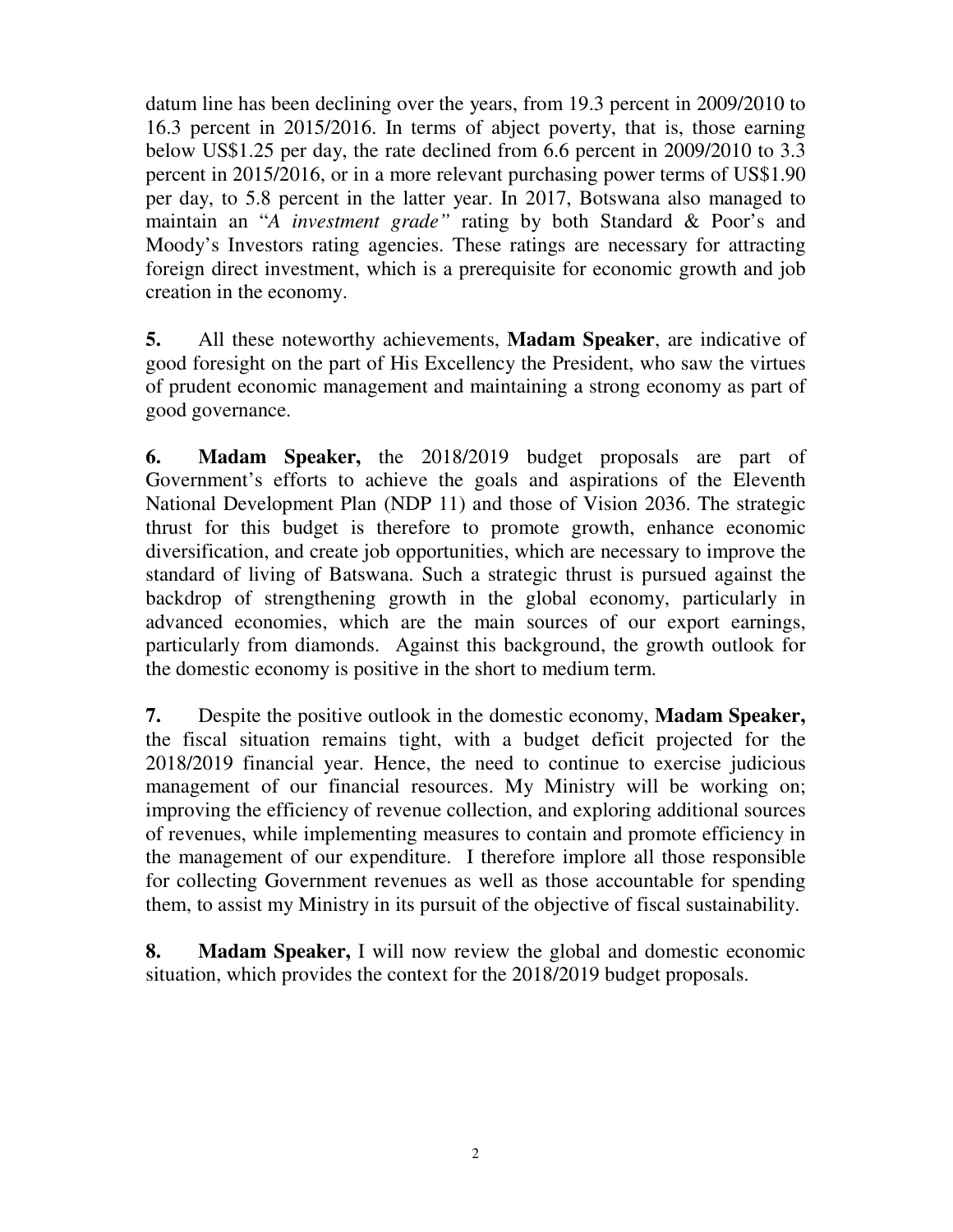## **II. ECONOMIC REVIEW AND OUTLOOK**

## **Global Performance and Outlook**

**9. Madam Speaker,** the recovery of the global economy continues to strengthen, mainly driven by accelerated growth in investment, trade and industrial production, as well as improvements in business and consumer confidence. The improvement in global activity further reflects firmer demand growth in advanced economies and large emerging economies, particularly United States and China. In this regard, global output is projected to increase from 3.2 percent in 2016 to reach 3.7 percent in 2017 and 3.9 percent in 2018, according to the International Monetary Fund's (IMF) World Economic Outlook report of January 2018. Similarly, growth in advanced economies is projected to increase from 1.7 percent in 2016 to 2.3 percent in 2017, and remain at 2.3 percent in 2018, supported by accommodative financial conditions, strong business and consumer confidence in this group of economies.

**10.** The IMF also forecasts that the emerging market and developing economies will grow at a rate of 4.4 percent in 2016 and 4.7 percent in 2017, and reach 4.9 percent in 2018. This is attributable to the expected robust economic activities in China and other emerging European countries, especially Turkey and Poland, owing to supply side reforms such as expansionary policy mix. Sub-Saharan Africa economies will benefit from the recovery in the global economy, with growth forecast to increase from 1.4 percent in 2016 to 2.7 percent in 2017, and further to reach 3.3 percent in 2018. This was underpinned by recovery in commodity prices, which resulted in increased oil production in Nigeria and Angola.

## **Regional Performance and Outlook**

**11. Madam Speaker**, economic growth for the Southern African Development Community (SADC) region is expected to improve and reach 3.3 percent in 2017, against 2.6 percent recorded in 2016. The improved regional activity is a reflection of rising global economic activity. However, this growth rate is still lower than the regional target of 7.0 percent.

**12.** The downside risk to the expected improved economic growth of the region is that inflationary pressures increased slightly from 10.3 percent in 2016 to 10.8 percent in 2017, against a regional target range of 3 to 7 percent, partly because of the stronger US dollar, compared to weaker regional currencies. However, the region's terms of trade improved on account of the recovery in the global economy and higher production in the agriculture sector as a result of favourable weather conditions during 2016/2017.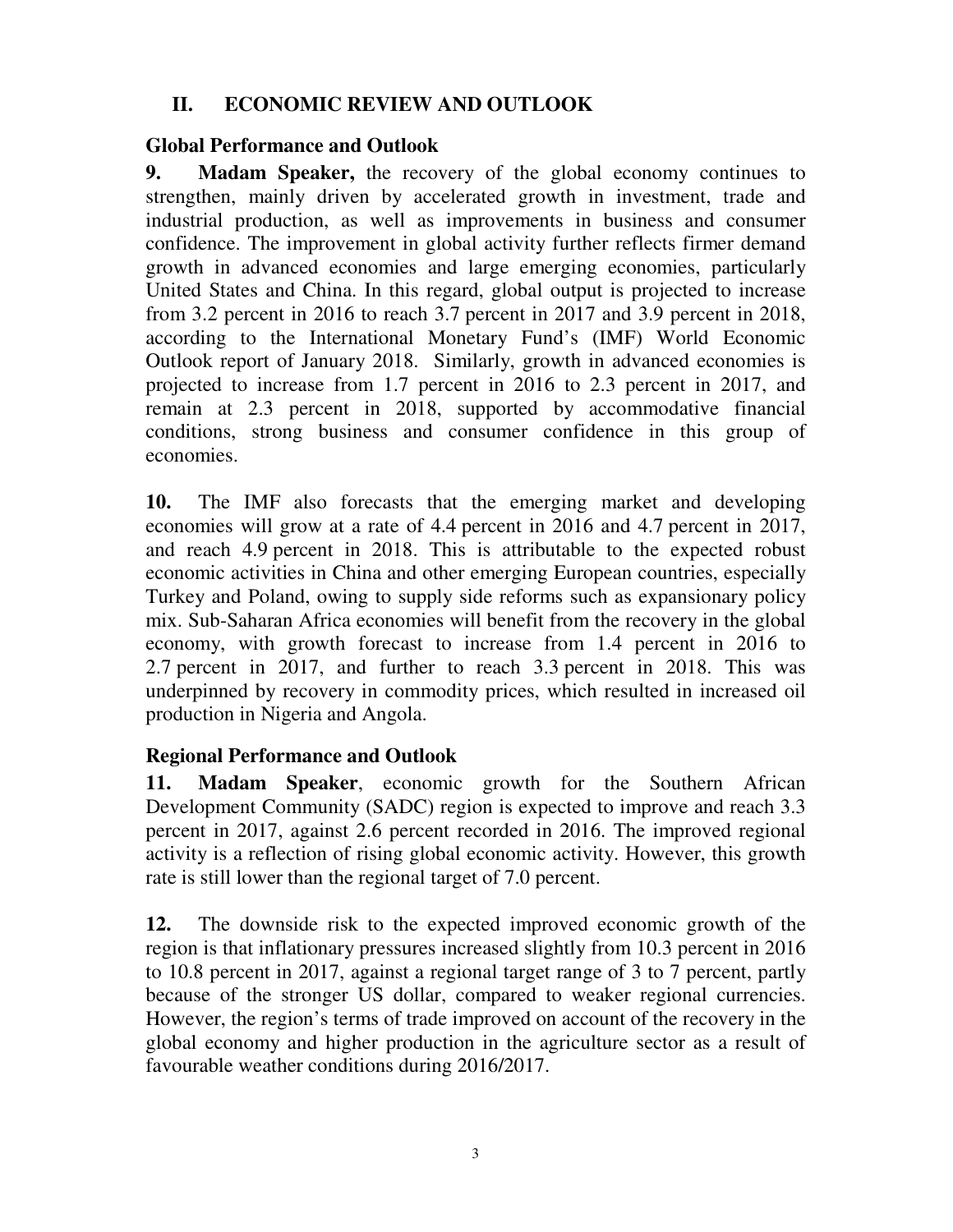#### **Domestic Performance and Outlook**

**13. Madam Speaker**, the recovery in the global economy is expected to have major impact on the performance of the domestic economy during 2017 and 2018, as it provides a market for our exports.

## *Economic Growth and Outlook*

**14. Madam Speaker**, as reported by His Excellency, the President in the 2017 State of the Nation Address, the domestic economy registered a growth rate of 4.3 percent in 2016, after contracting by 1.7 percent in 2015. This was mainly due to the improved performance of the mining sector because of increased demand for diamonds in the global economy, as well as continued good performance of the non-mining sectors, especially Trade, Hotels & Restaurants; Transport & Communications; and Finance & Business Services.

**15.** The domestic economic outlook remains positive, with growth rates of 4.7 percent and 5.3 percent expected in 2017 and 2018, respectively. The positive outlook for both the mining sector and non-mining sectors underpins these growth forecasts. Mining sector performance is expected to benefit from the recovery in the global economy, while that of non-mining sectors reflects the impact of Government's interventions in terms of policies and strategies to diversify the country's sources of growth.

## *Monetary Policy and Inflation*

**16. Madam Speaker,** price stability is a necessary condition for promoting competitiveness of domestic industries and supports broader national objectives of sustainable economic growth and employment creation. Domestic annual inflation rate has remained low during 2017, hovering around the lower-end of the Bank of Botswana's objective range of  $3 - 6$  percent. During 2017, inflation rate declined from 3.1 percent in January to 2.9 percent in November, before increasing to 3.2 percent in December.

**17.** In support of Government's efforts to promote growth through investment, Bank of Botswana maintained an accommodative monetary policy stance during 2017, cutting the Bank Rate by 50 basis points in October 2017, from 5.5 percent, to 5.0 percent. The reduction in the Bank Rate is expected to encourage borrowing for investment purposes, and thus, contribute to the promotion of growth and creation of the much needed employment opportunities in the country.

## *Balance of Payments and Foreign Exchange Reserves*

**18. Madam Speaker**, preliminary projections of the current account indicate a lower surplus of P16.6 billion in 2017, compared to the revised estimate of P19.9 billion for 2016. The lower surplus in 2017 was largely a result of the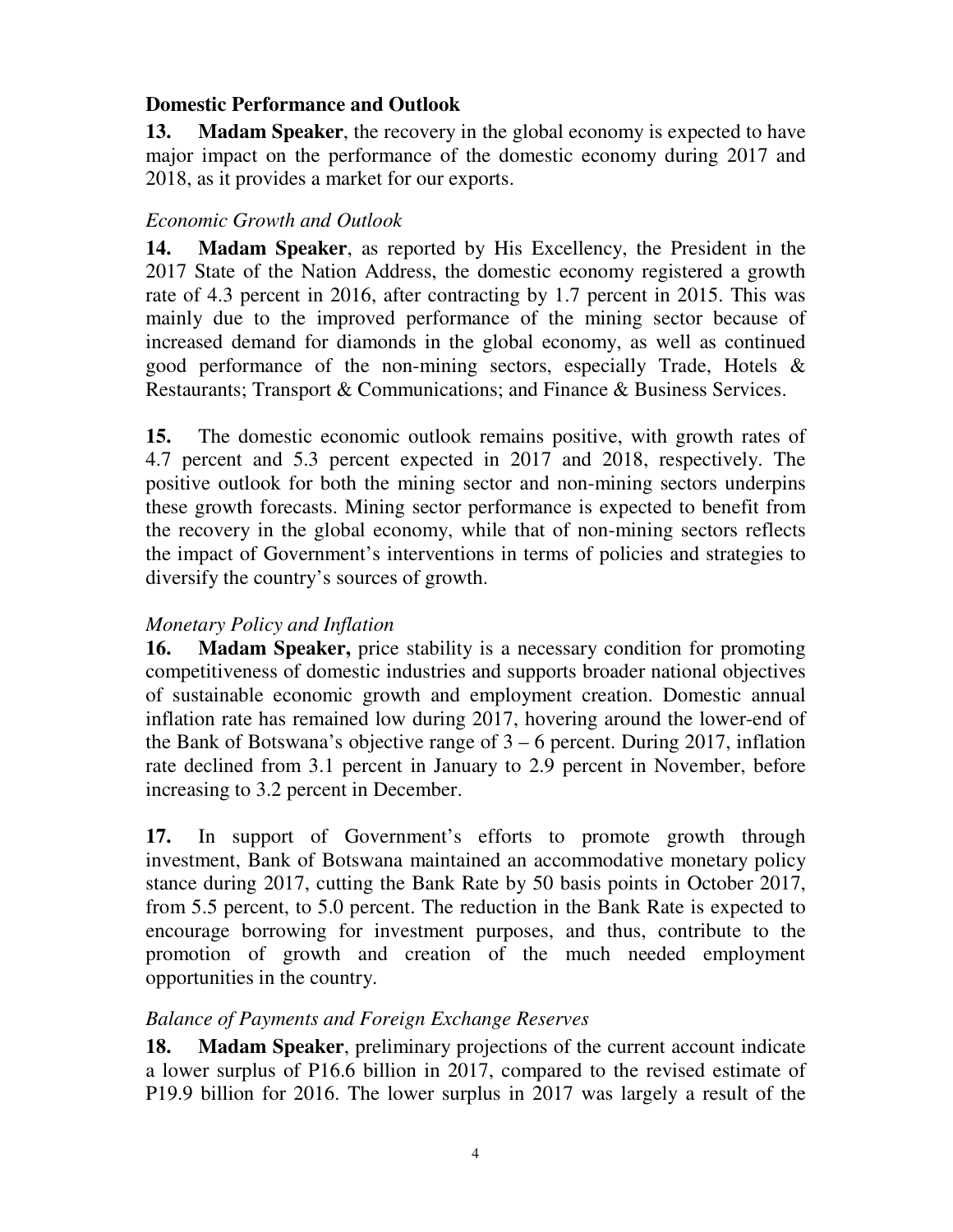anticipated decrease of 4.2 percent in total exports of goods. On the other hand, imports were expected to increase by around 5.0 percent in 2017, mainly due to larger imports of food, fuel, chemicals, rubber products, as well as of diamonds for aggregation purposes.

**19.** The overall balance of payments is forecast to be a surplus of P297 million in 2017 based on November data, compared to a provisional surplus of P2.8 billion for 2016. Meanwhile, the level of foreign exchange reserves decreased by 4.0 percent from P76.8 billion in December 2016 to P73.7 billion in December 2017. At this level, the foreign exchange reserves were equivalent to 16.1 months of imports of goods and services. Measured in terms of the US dollars and the IMF's Special Drawing Rights (SDR), the foreign reserves stood at USD7.5 billion or SDR5.3 billion in December 2017**.**

#### *Exchange Rate Developments*

**20. Madam Speaker**, exchange rate developments in the domestic economy continue to show stability, with the real effective exchange rate (REER) registering a marginal appreciation of 0.1 percent over the twelve months to October 2017. In the 12 months to December 2017, the Pula depreciated against the South African rand by 1.8 percent, while appreciating by 2.0 percent against the SDR.

## *Sovereign Credit Ratings*

**21. Madam Speaker**, Botswana continues to be rated annually by major sovereign credit rating agencies of Standard and Poor's and Moody's Investor Service, as part of its effort to maintain a competitive economy. Such ratings entail the assessment of the country's various macroeconomic policies and indicators, with a view to determining the country's economic fundamentals. In this regard, it is pleasing to note that, both rating agencies maintained Botswana's "A" investment grade rating, *(i.e., A-/A-2 by Standard & Poor's and A2 by Moody's Investors),* during 2017. Standard & Poor's even revised Botswana's economic outlook from a negative status to stable, reflecting the country's track record on prudent economic management. Such assessments are critical for giving investors an objective view of the domestic business environment, which is necessary for attracting foreign direct investment. In order to ensure continued favourable ratings in the future, it is imperative that Botswana continues to manage its economy and public debt prudently to avoid eroding its cash balances through unsustainable budget deficits.

## *Performance of State-Owned Enterprises <sup>1</sup>*

**22. Madam Speaker**, state-owned enterprises (SOEs) exist to support Government's development efforts. Hence, their performance is critical in

 1 Financial year for BMC ended on 31 December 2016, while for other SOEs ended in March 2017.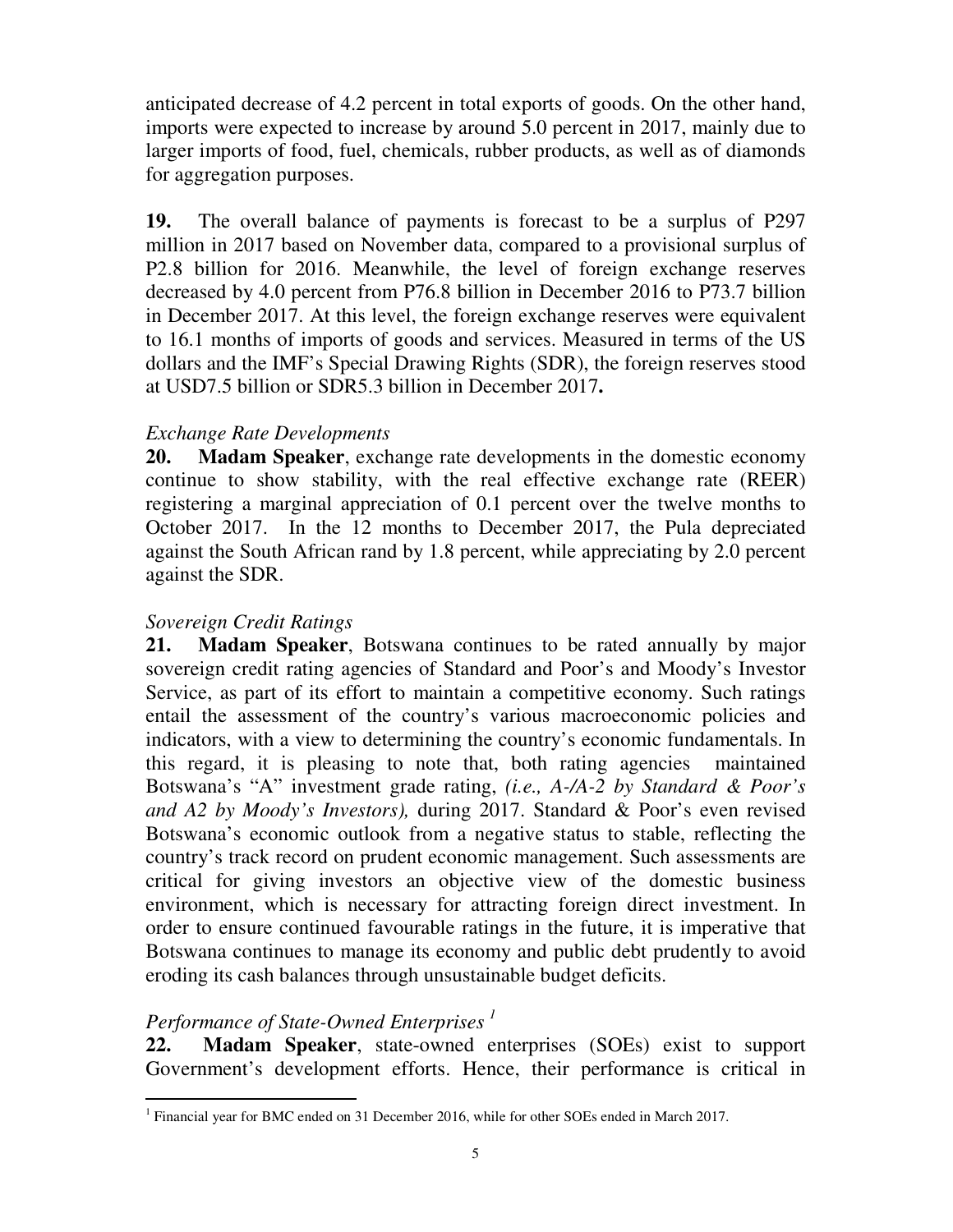achieving Government's broad development objectives of boosting economic growth, promoting economic diversification, and creating employment opportunities. In addition, Government, like any other shareholder, expect a return on investment in some of these organisations. It is therefore important that these organisations are held accountable for the public resources entrusted to them by requiring them to provide a certain minimal return on capital, and contribute to economic growth and employment creation.

**23.** Meanwhile, performance of our state-owned enterprises was mixed during 2016/2017. Among those that registered positive performance during the year are: Botswana Telecommunications Corporation Limited, with a net profit of P237.3 million, compared to a net loss of P370.8 million in 2016; Botswana Housing Corporation with a net profit of P48.5 million in 2017, compared to P27.9 million in 2016; Botswana Communications Regulatory Authority with a net profit of P50.8 million in 2017, compared to P43.6 million in 2016; and Botswana Savings Bank (BSB) with a net profit of P15.5 million in 2017, compared to P12.8 million in 2016.

**24.** State-owned enterprises that made losses during the period under review included Botswana Meat Commission with a net loss of P229.7 million in 2016, compared to a net profit of P332.6 million in 2015. The net profit realised in 2015 was due to Government cash injection of P600 million. National Development Bank also recorded a net loss of P168.2 million in 2017, compared to a net loss of P21.2 million in 2016, whereas Botswana Power Corporation registered a net loss of P140.2 million in 2017, compared to a net loss of P99.6 million in 2016. Water Utilities Corporation (WUC) on the other hand, recorded a net loss of P137.6 million in 2017, from a net profit of P119.4 million in 2016, while Air Botswana, improved its performance with a net loss of P12.4 million in 2017, compared to a larger net loss of P86.1 million in 2016.

**25. Madam Speaker**, there were varied reasons for unsatisfactory performance by some of the state-owned enterprises during the period under review. For BPC and WUC, for example, there is a misalignment between the levels of tariffs charged relative to the mandates of these institutions. To address this, the current water tariffs charged by WUC are gradually being aligned with the water treatment and distribution expenses. Similarly, Government continues to review the BPC tariffs, with a view to maintaining a sustainable tariff structure that balances the need for cost recovery in the provision of power on one hand, and containing the costs of power on the other. The latter is critical given the role of electricity as an input into the production of goods and services in the economy. Performance of other SOEs were affected by continued difficult trading conditions within their respective sectors during the period under review. The National Development Bank in particular,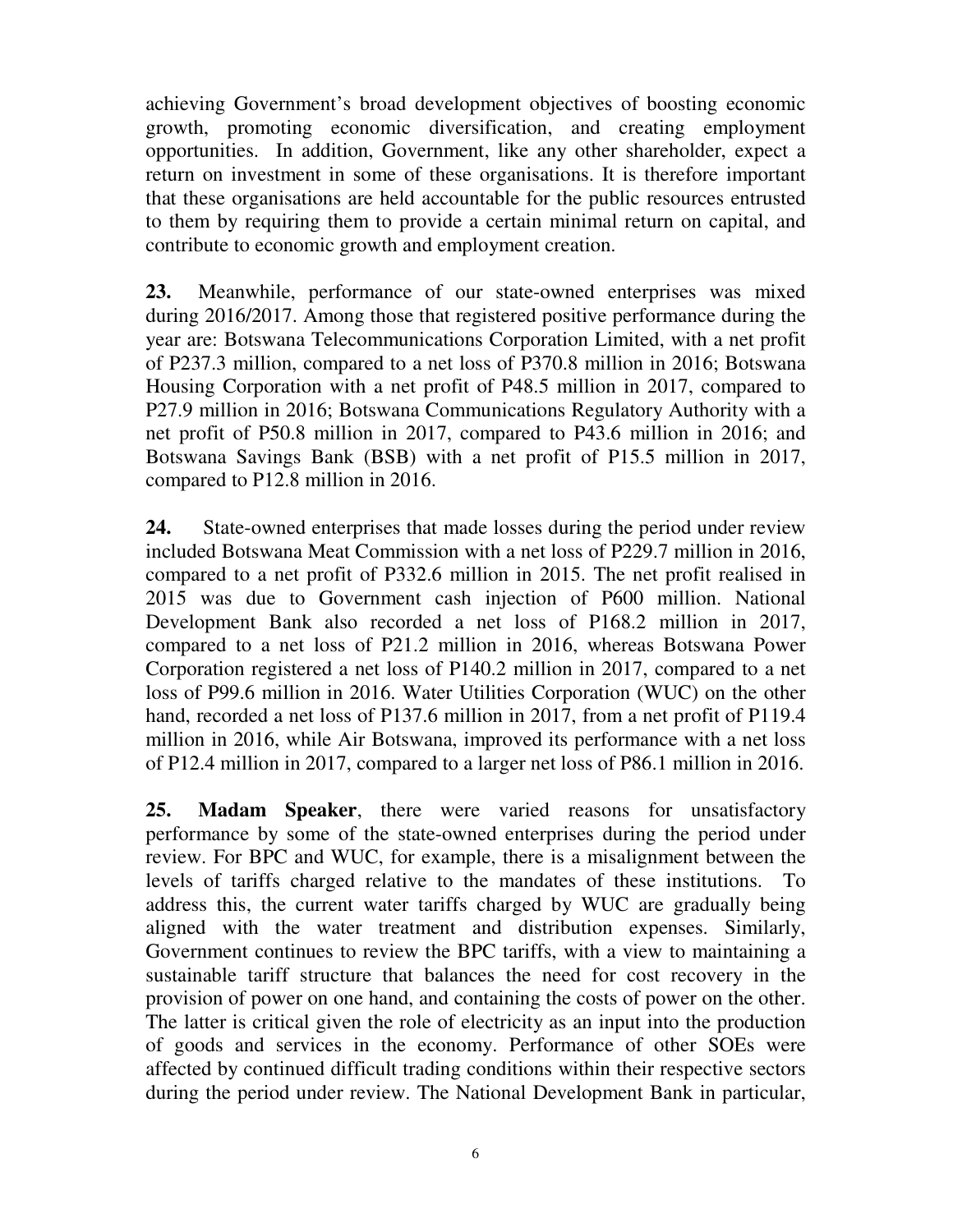recorded significant losses due to an increase in impairment on its old loan portfolio.

**26.** The continued loss making by some state-owned enterprises is a major concern to Government. In an effort to address this, Government established institutions such as Public Enterprise Evaluation and Privatisation Agency (PEEPA) and Botswana Accountancy Oversight Authority (BAOA). These institutions are expected to monitor the financial performance and governance of SOEs in meeting their objectives and targets, using information obtained from the audited financial statements and annual reports of such enterprises. Going forward, Government will work closely with PEEPA and BAOA to strengthen the performance monitoring mechanisms for State-Owned Enterprises to ensure that they deliver on their mandates, and that the country derives *value-for-money* from their existence.

# **III. STRATEGIC THRUST FOR 2018/2019 FINANCIAL YEAR**

**27. Madam Speaker**, 2018/2019 is the second financial year in the implementation of NDP 11. As such, the proposed policies and strategies for implementation during the year, as well as the corresponding resource allocations, continue to be aligned to the national priorities of: *Developing Diversified Sources of Economic Growth; Human Capital Development; Social Development; Sustainable Use of Natural Resources; Consolidation of Good Governance and Strengthening of National Security; and Implementation of an Effective Monitoring and Evaluation System.*

**28.** To align annual budget allocations with national priorities, the 2018/2019 financial year focuses on the broad strategic intervention areas of: *promoting growth and economic diversification; investing in human capital for building an inclusive society; and maintaining a sustainable fiscal policy.* Addressing these areas through the 2018/2019 Government budget is expected to contribute to improved domestic environment for private sector investment, resulting in economic growth and creation of employment opportunities.

# **Promoting Growth and Economic Diversification**

**29. Madam Speaker**, in an effort to create a conducive environment for promoting growth and economic diversification, Government will continue to focus on, among others, *the ease of doing business, and the development, and maintenance of economic infrastructure*.

**30.** With regard to the *ease of doing business*, Government remains committed to improving the country's ranking as it affects its ability to attract foreign direct investment, which is necessary for growth and economic diversification. In this regard, Government has embarked on several policy and regulatory reforms aimed improving Doing Business in the country. Among the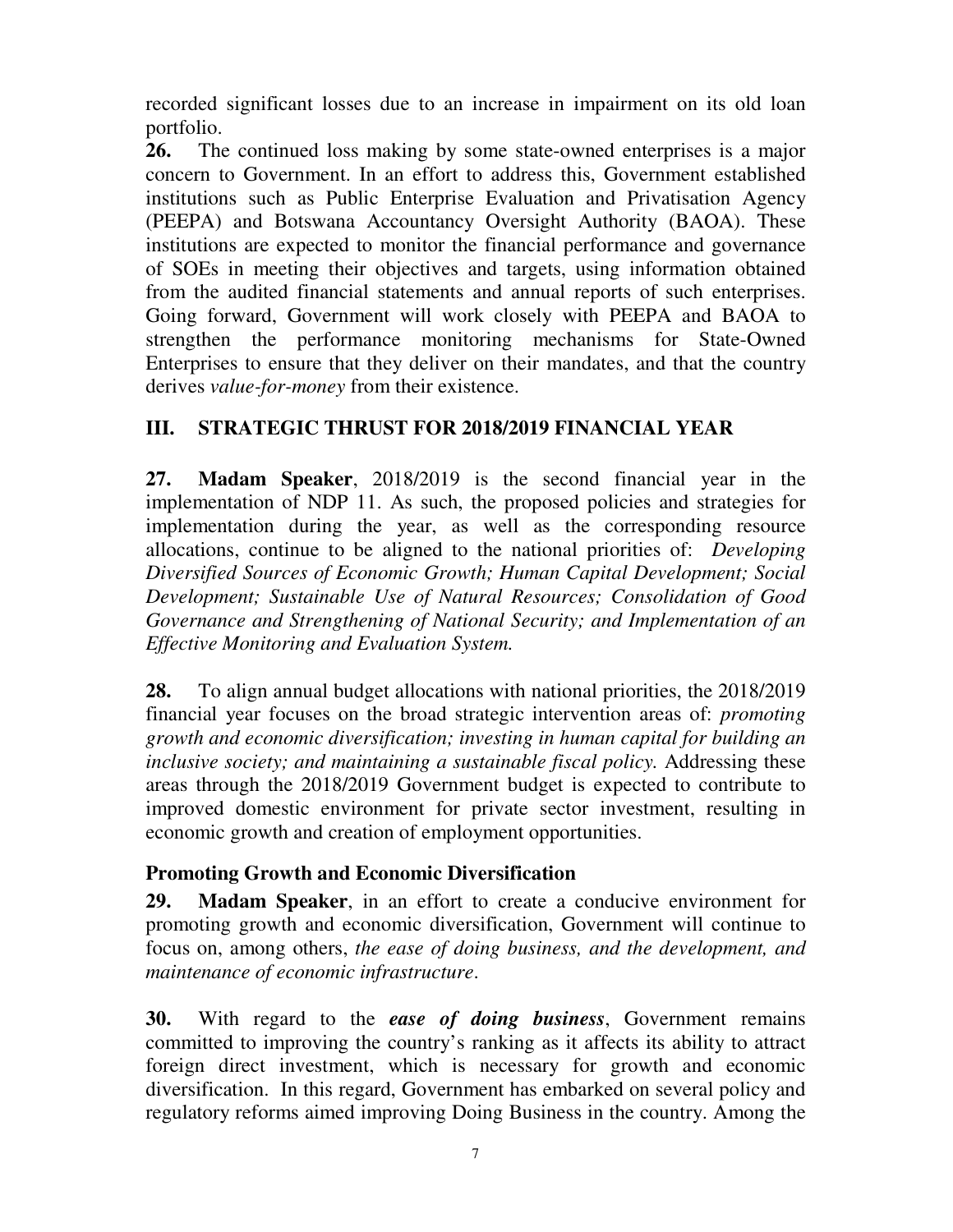major milestones achieved in 2017 was the adoption of Regulatory Impact Assessment Strategy, whose aim, among others, is to reduce the cost of doing business in the economy. The objectives of the Regulatory Impact Assessment Strategy are to improve the regulatory environment, reduce administrative burden imposed by regulations, and build investor confidence in the legislation process. Other reforms implemented under the Doing Business Reforms Roadmap include improving electronic filing and payment of taxes and the online customs management system. These initiatives are expected to result in improvement of service delivery, reducing paper work and overall reduction in the cost and time of doing business, thereby enhancing overall competitiveness.

**31.** Additionally, policy reforms are currently underway in different areas of the economy such as procurement, land management and public finance management, all aimed at improving environment for doing business in the country. This is in recognition of the fact that supportive policies and efficient regulations are pre-requisites for investment, which is a necessary condition for economic growth and employment creation. Going forward in 2018/2019, Government will continue to pursue policies aimed at deregulation of the economy to create space for the private sector to play its role of being the engine of growth in a meaningful way.

**32. Madam Speaker,** Government recognises the critical need for the *development and maintenance of economic infrastructure* in promoting development in general, and economic growth in particular. Hence, a significant amount of the 2018/2019 budget is proposed for allocation to *energy*, *water*, *roads, information and communication technology infrastructure.* In the area of *energy*, Government will continue to invest in power generation, transmission and distribution. This is because, adequate power supply is a critical enabler for investment, as well as for improving the standard of living of Batswana. In this regard, an amount of approximately P2.0 billion has been proposed for allocation to the energy sector. Furthermore, Government has established an independent energy regulator, namely the Botswana Energy Regulatory Authority, which will ensure orderly development of the energy sector by encouraging participation of independent power producers in the generation of power, as well as promoting the goal of energy supply mix as espoused in NDP 11. These continued reforms and investment initiatives in the energy sector are aimed at stabilising the power supply in the economy and promoting economic growth and job creation.

**33.** With regards to the development of *water infrastructure*, Government will continue to prioritise investment in this area given the critical role of water supply as an input for economic growth and development. In this regard, an amount of P2.53 billion has been proposed for water development programmes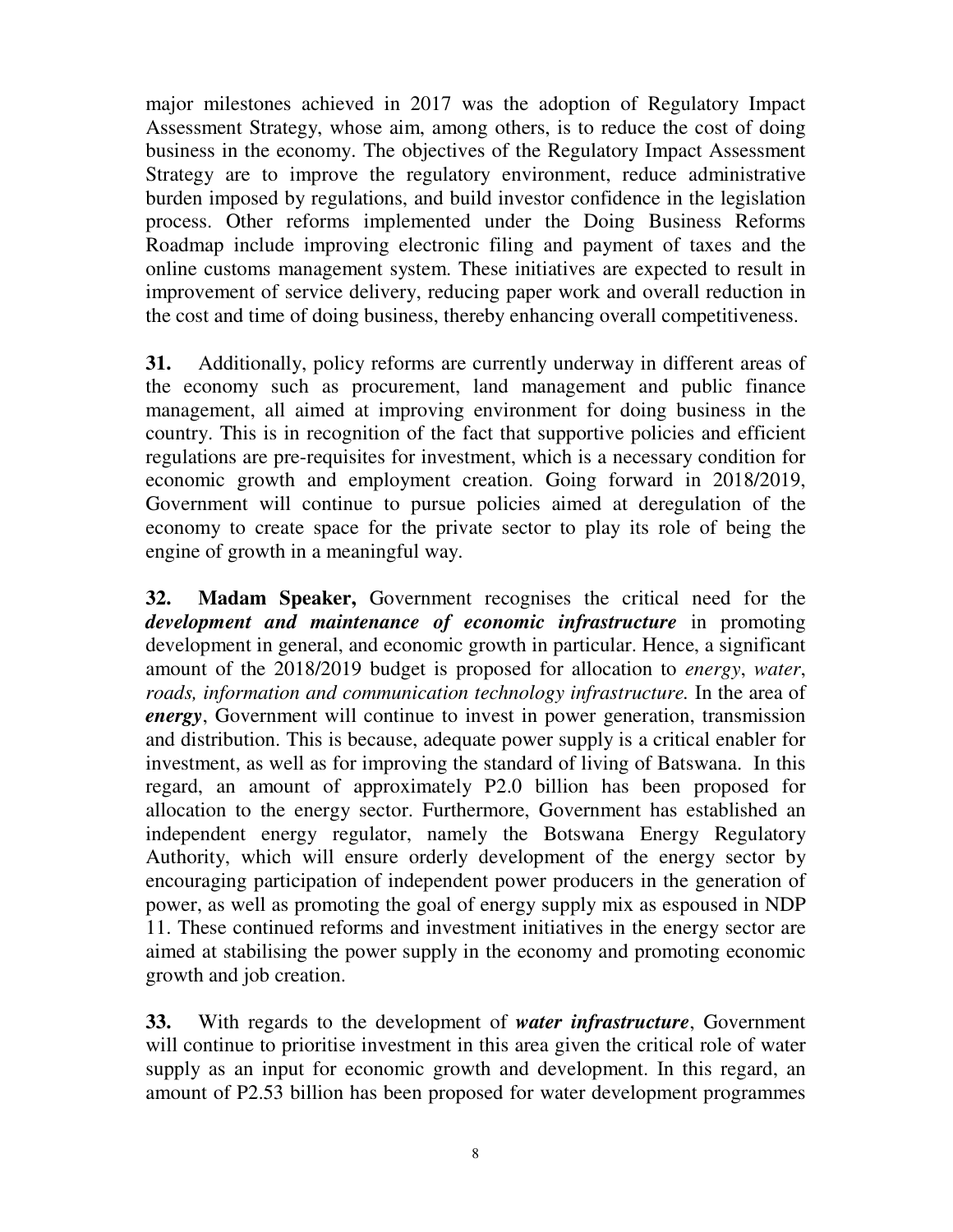and projects in the 2018/2019 budget to cover investment in the improvement of water supply networks, in particular, the pipelines to transfer water from dams and well-fields in the northern part of the country to the south to support economic activity. Allow me, **Madam Speaker**, to thank this House once again for approving the Emergency Water Security and Efficiency Project Loan Authorisation Bill in March 2017, to raise P1.5 billion from the World Bank to finance the funding gap in the water sector.

**34. Madam Speaker**, development of the country's *road network* remains critical in the promotion of growth and economic diversification particularly in accessing high potential production areas and markets. A well-developed and maintained road network can contribute to efficiency in the distribution of goods and services within and outside the country, which is necessary for maintaining competitiveness of domestic entities in the global market. An amount of nearly P2 billion is proposed for improvement of the country's road network during 2018/2019. In addition, an amount of P1.5 billion from the Road Levy Collections Fund will be spent on road maintenance.

**35.** As Botswana moves to the next level of a knowledge-based economy, investment in *information and communications technology (ICT)* becomes critical. The development of an ICT backbone infrastructure is necessary for equitable and affordable access to broadband connectivity. It also provides an opportunity for reliable high-speed networks, which support e-government service and innovation among businesses. In recognition of the importance of the ICT in promoting growth and economic diversification, an amount of P461.35 million is proposed for allocation in the 2018/2019 budget to improve on the Government ICT infrastructure, including expansion of the Government Data Network and installing of ICT Infrastructure in Secondary Schools.

**36. Madam Speaker**, while it is critical to invest in new infrastructure projects to create a conducive environment for growth and economic diversification, it is equally important to ensure that the existing infrastructure is maintained in good condition in order to derive maximum benefits. A wellmaintained road network, for example, can contribute to the efficient delivery of public services within the country, which, in turn, improves the standard of living of Batswana. In this regard, an amount of P2.23 billion, comprising Development Budget of P1.24 billion and Recurrent Budget of P987.71 million is proposed for allocation during 2018/2019 to cover maintenance of government facilities throughout the country, including urgent repairs to schools and health facilities.

#### **Investing in Human Capital for Building an Inclusive Society**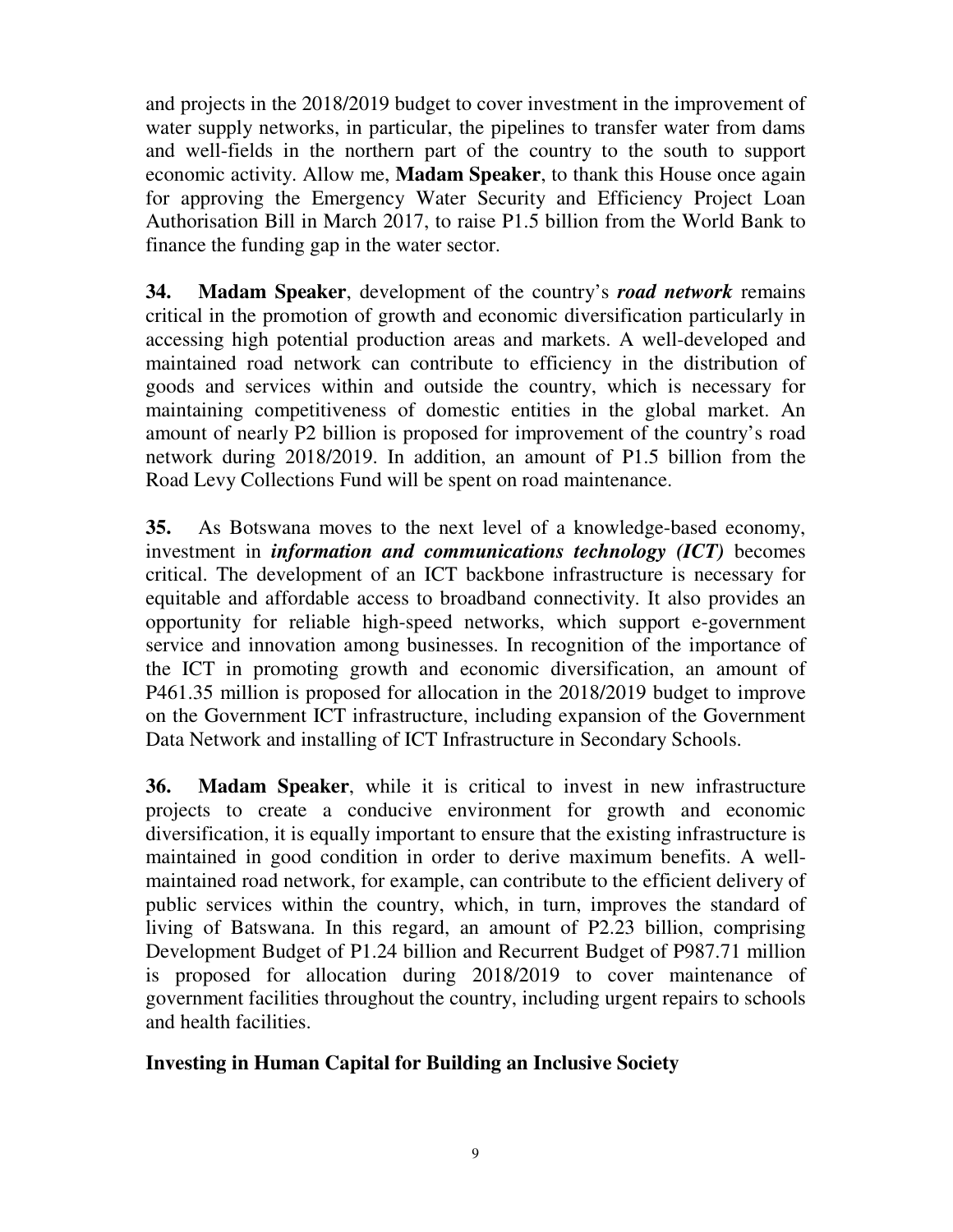**37. Madam Speaker**, Government remains committed to building an inclusive society, in recognition of the fact that this is necessary for peace and prosperity of the nation. Hence, the focus on building an inclusive society is one of the broad-based strategic intervention areas for the 2018/2019 budget. This can be achieved through investment in human capital and empowerment of citizens by developing strategies and initiatives that provide them with opportunities to live dignified lives.

**38.** A critical component of human capital development is investment in education, as it develops the human capabilities of individuals and prepares them to take advantage of opportunities created in the economy. In view of the nexus between human capital development and employment, Government has invested significantly in education and skills development over the past decades, with more than 25 percent of the total annual budget allocated to education and training. To this end, an amount of over P15 billion is proposed for education and training in the 2018/2019 budget. However, challenges related to the quality and relevance of education and training continue to affect the education sector.

**39.** To address some of these challenges, Government through the Botswana Qualification Authority (BQA) will be enforcing quality assurance measures as part of the strict implementation of its regulations in the education sector. Furthermore, the transformation of the Botswana College of Open and Distance Learning into the Botswana Open University in 2017 has increased access to tertiary education and training, which enhances inclusivity of the society. The expanded scope of the programmes offered by the Open University will cater for the diverse training needs of the economy.

**40. Madam Speaker,** another important component of building an inclusive society is investment in human health. Over the years, Government of Botswana has invested substantial amounts of its annual budgets on health as it considers this a basic need. As a continuation of the expenditure trend on health, an amount of P8.2 billion is proposed for this sector in the 2018/2019 budget to finance various programmes and projects, including the HIV/AIDS approved interventions such as the *Treat All* strategy. In addition, Government continues to review policies and strategies to improve on the country's health outcomes.

**41.** In addition to education and health, another important component of Government's strategy for building an inclusive society is the provision of decent housing and shelter. Availability of decent shelter is considered a basic human need as it promotes dignity. Hence, the Government will continue to implement housing programmes suitable for different segments of our society. Among the ongoing programmes are the SHHA Housing Scheme, Destitute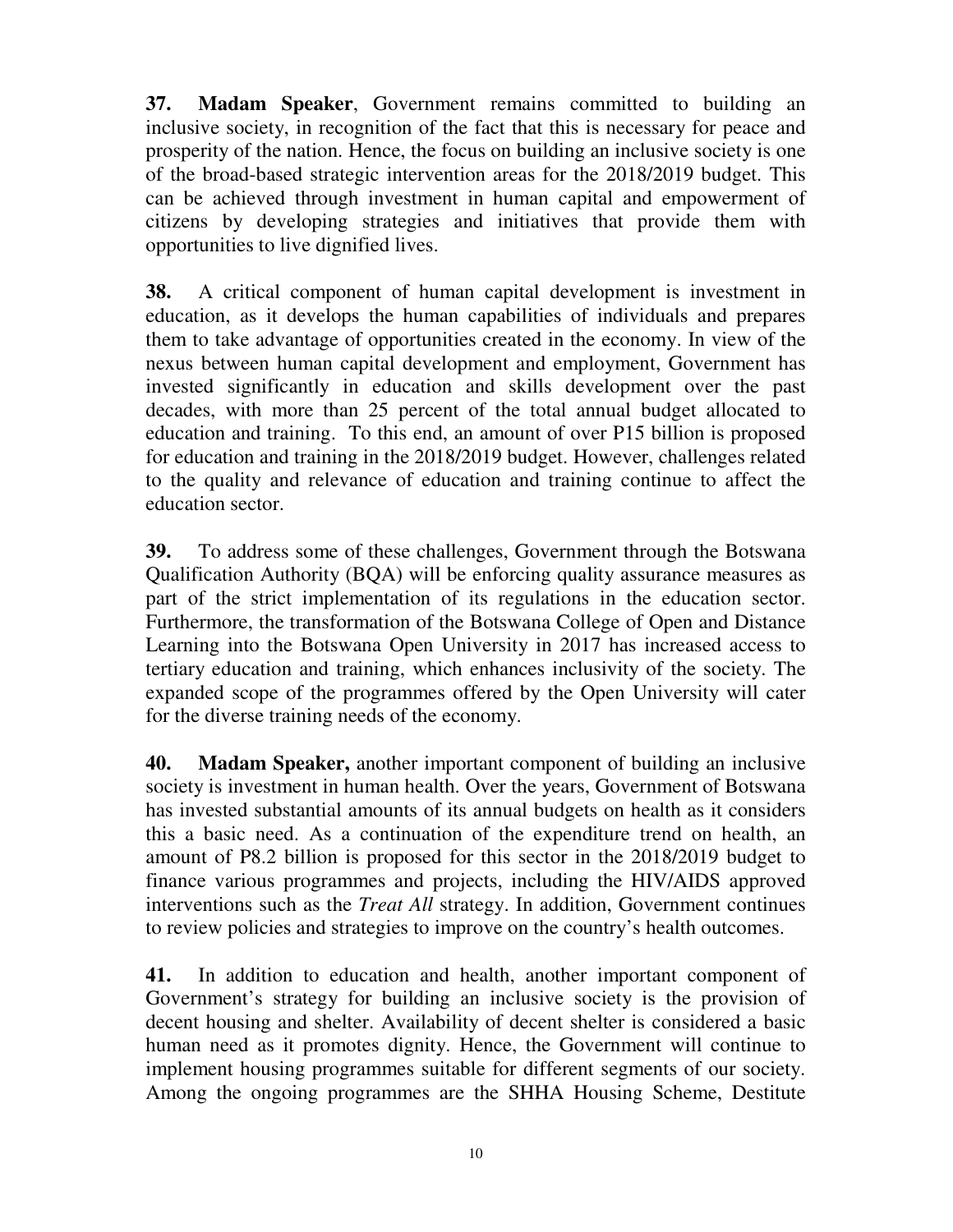Housing programme, Instalment Purchase Scheme, BHC Turnkey Development Scheme, to mention but a few. An amount of more than P250 million is proposed for allocation towards SHHA and Destitute Housing in the 2018/2019 budget. I wish to take this opportunity to commend His Excellency the President for his unwavering campaign for building houses for the needy in our society through the Presidential Housing Appeal Initiative. This initiative has galvanised our society to be compassionate, especially towards the less privileged segment of the society. Houses built under this initiative have augmented Government's efforts towards building an inclusive society.

#### **MAINTAINING A SUSTAINABLE FISCAL POLICY**

**42. Madam Speaker,** the country's medium term budget outlook remained uncertain, following the global financial crisis of 2008/2009, which affected the major markets for our exports, especially diamonds. Despite the recent signs of recovery in both the global and domestic economies, growth in Government revenues continues to be slow compared to the pressure on expenditure arising from unlimited societal needs. This scenario calls for a continued judicious management of our public resources in order to maintain fiscal sustainability as one of the objectives to achieve the goal of macroeconomic stability.

**43.** To achieve the objective of fiscal sustainability in the medium to longterm, Government is committed to continue implementing measures aimed at improving its revenue and expenditure management. On the revenue side, efforts are underway to increase efficiency of collection from existing sources, as well as expanding the revenue base by identifying additional potential alternative sources.

**44.** With respect to expenditure management, Government is committed to prudent management of its expenditure to ensure value-for-money from the limited financial resources. Thus, in the context of budget preparation and management, more emphasis will continue to be placed on: expenditure targeting; prioritising spending; aligning annual budgetary allocation to existing implementation capacity of executing Ministries, Departments and Agencies (MDAs); assessing the readiness of projects for implementation as part of the budgeting to avoid over provision under the development budget; and engaging the MDAs during implementation to ensure the quality of delivery of programmes and projects. These measures are aimed at ensuring that Government achieves the fiscal rules as stated in NDP 11. One of the main components of the fiscal rule is that, annual government expenditure as a percentage of the gross domestic product (GDP) should be restricted to 30 percent. The other is that total public debt as a percentage of GDP should be restricted to 40 percent. While in the proposed budget for 2018/2019, the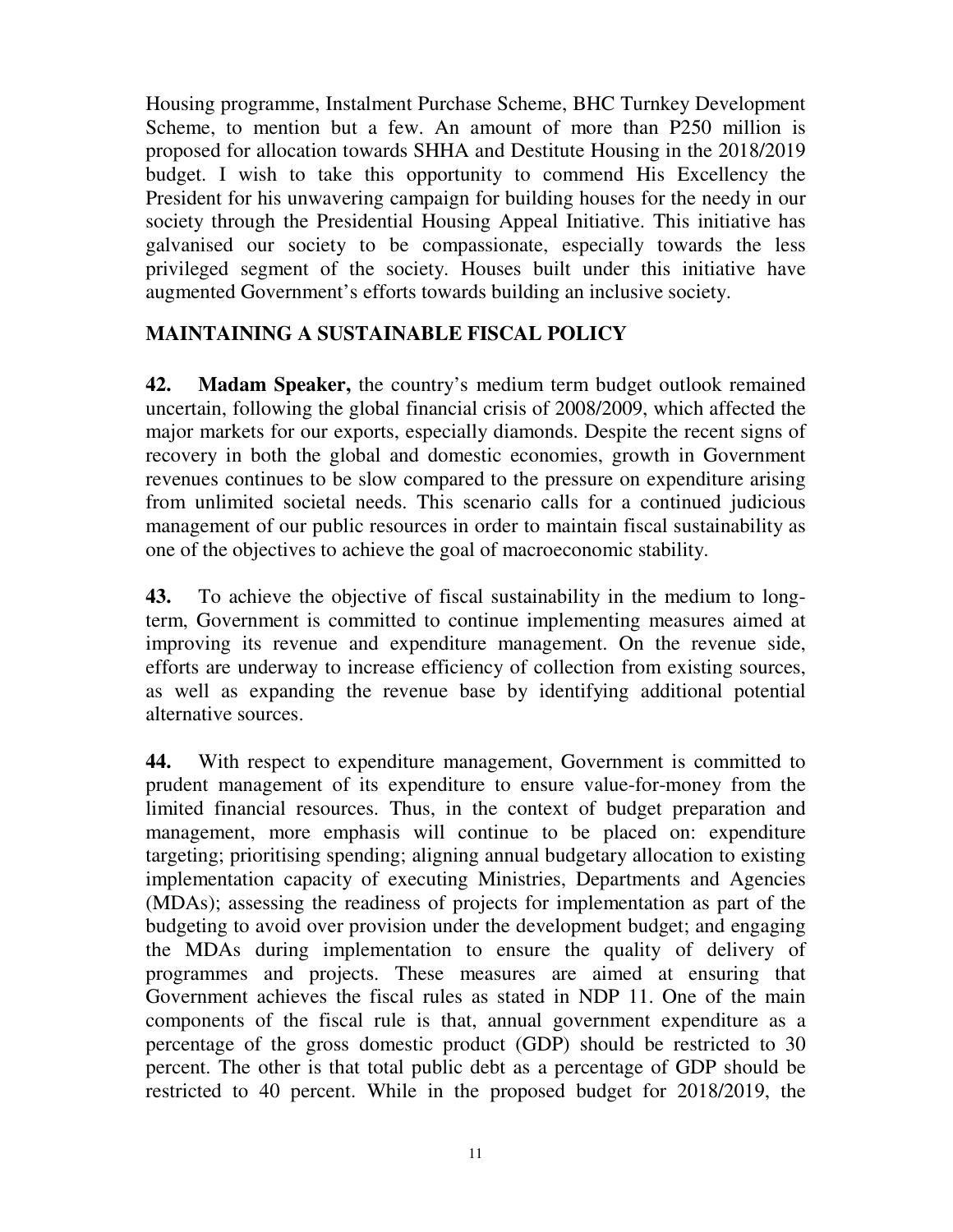Government expenditure's ratio to GDP is slightly above target (34 percent), the debt to GDP ratio is well below the target at 15.1 percent. This demonstrates Government's continued commitment to maintaining fiscal sustainability in the medium term.

# **IV. BUDGET REVIEWS AND PROPOSALS**

# **2016/2017 Budget Outturn**

**45. Madam Speaker,** the overall fiscal balance for the 2016/2017 financial year was a surplus of P1.12 billion, which was attributed to the improved performance of total revenues and grants and the slight underperformance of total expenditures. Total revenues and grants increased by P1.47 billion or 2.63 percent from P55.93 billion in the revised budget to the actual outturn of P57.40 billion. This was attributable to the better performance of mineral revenue and Bank of Botswana revenue.

**46.** Total expenditure and net lending for 2016/2017 amounted to P56.27 billion, or 1.3 percent lower than the revised budget estimate. Of the total amount, recurrent expenditure amounted to P41.17 billion compared to P39.66 billion in the revised budget, representing an increase of 3.8 percent. Development expenditure on the other hand underperformed by 6.9 percent to reach P15.16 billion at the end of the financial year, compared to the P16.28 billion figure in the revised budget.

# **2017/2018 Revised Budget Estimates**

**47. Madam Speaker**, the revised total revenues and grants for 2017/2018 are estimated at P57.19 billion; of which, Customs and Excise contributes P17.06 billion, or 29.8 percent of the total; Mineral revenue accounts for P16.33 billion or 28.6 percent; Non-mineral income tax contributes P12.33 billion, or 21.6 percent; while the Value Added Tax (VAT) accounts for P8.11 billion, or 14.2 percent. The remaining 5.8 percent of total revenue will be contributed by other revenues, especially Bank of Botswana revenue.

**48.** The revised total expenditure and net lending for the 2017/2018 stand at P59.61 billion, representing a small increase of P61.92 million from the original budget of P59.54 billion. This is due to supplementary funding of P20.32 million and P41.60 million under the recurrent and development budgets, respectively, to improve on the capacity of the Ministry of Environment, Natural Resources Conservation and Tourism to address increased cases of human-elephant conflict. As a result, the revised budget balance for the financial year 2017/2018 is a deficit of P2.42 billion, or 1.3 percent of GDP.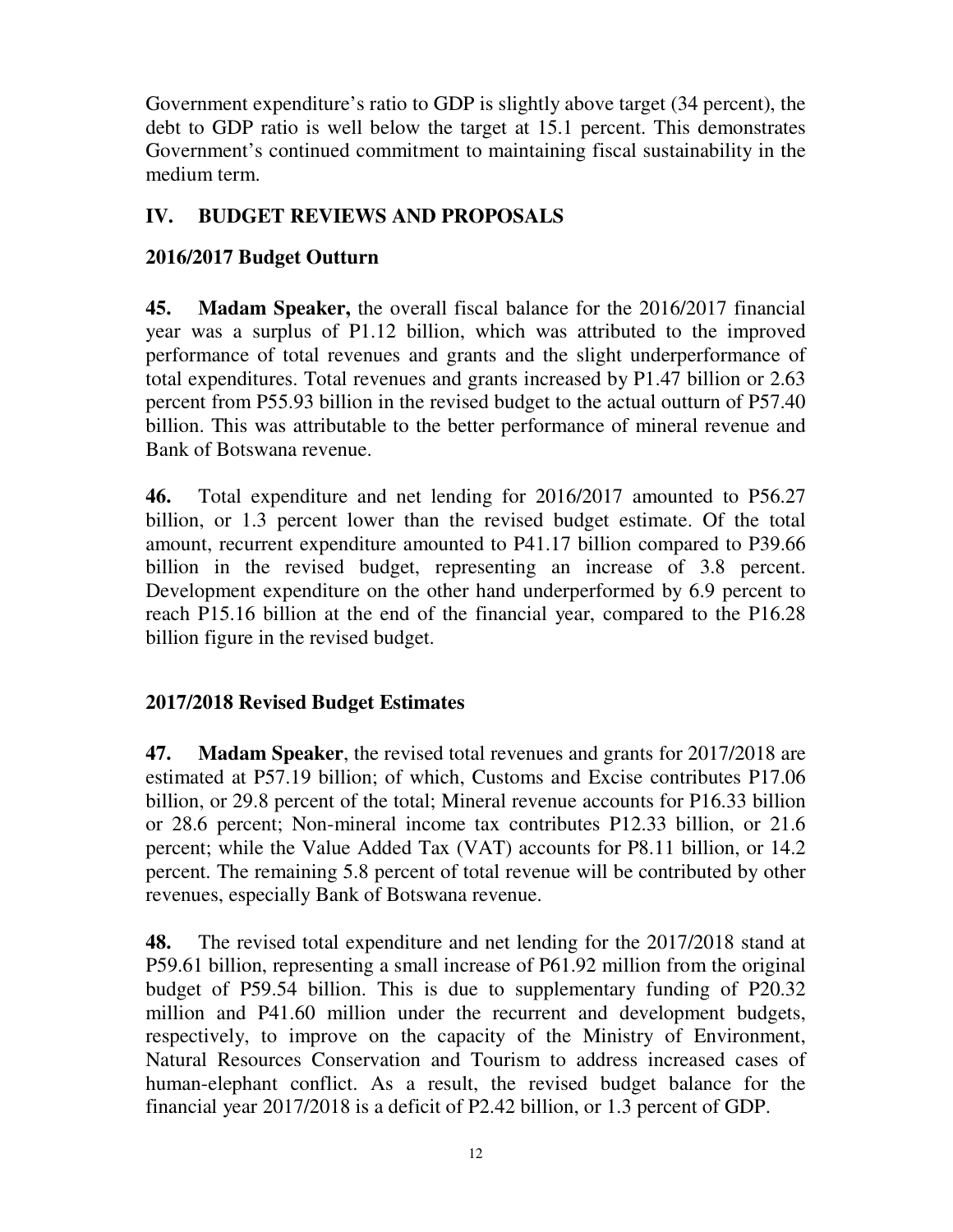#### **2018/2019 Budget Proposals**

**49. Madam Speaker,** I now present the budget proposals for the 2018/2019 financial year. I wish to preface my presentation by reiterating that, despite the positive domestic economic outlook for the year, the fiscal situation remains uncertain, hence the need to exercise prudence in determining the level and type of expenditure planned for next financial year. To this end, as stated earlier, efforts have been made to align the budget allocations for 2018/2019 to the chosen strategic thrust for the year, thereby contributing to the NDP 11 theme of *"Inclusive Growth for the Realisation of Sustainable Employment and Poverty Reduction*".

## **Total Revenues and Grants**

**50. Madam Speaker,** total revenues and grants for 2018/2019 are estimated at P64.28 billion. Mineral revenue is the largest contributor to revenues at P24.59 billion, or 38.3 percent of the total. This represents a significant increase of 50.5 percent over the revised 2017/2018 budget figure, due to expected positive performance of diamond exports, underpinned by recovery of the global economy. Customs and Excise revenue is the second largest contributor at P14.83 billion, or 23.1 percent of the total. Compared to the 2017/2018 revised budget, this figure represents a significant decrease of 13.1 percent, due to the weaker-than-expected imports and household consumption in the region.

**51.** The Non-mineral income tax revenue is estimated at P13.36 billion, or 20.8 percent of total revenue. This amount represents an increase of 8.1 percent over the 2017/2018 revised budget figure of P12.35 billion, reflecting the projected growth in the value addition of non-mining sector. On the other hand, the Value Added Tax is estimated at P8.11 billion, or 12.6 percent of the total revenue.

## **Total Expenditure and Net Lending**

**52. Madam Speaker,** total expenditure and net lending for 2018/2019 is estimated at P67.87 billion. Of this amount, 66.5 percent is earmarked for the Ministerial Recurrent Budget, 28.4 percent for Development Budget, while the remaining 5.1 percent is for Statutory Expenditure.

## **Ministerial Recurrent Budget**

**53. Madam Speaker,** the proposed Ministerial Recurrent Budget amounts to P45.14 billion, showing a growth of P5.46 billion or 13.8 percent over the revised 2017/2018 budget. Out of the proposed Ministerial recurrent budget for the 2018/2019 financial year, P32.40 billion or 71.8 percent is allocated to five Ministries of: Basic Education; Health and Wellness; Local Government and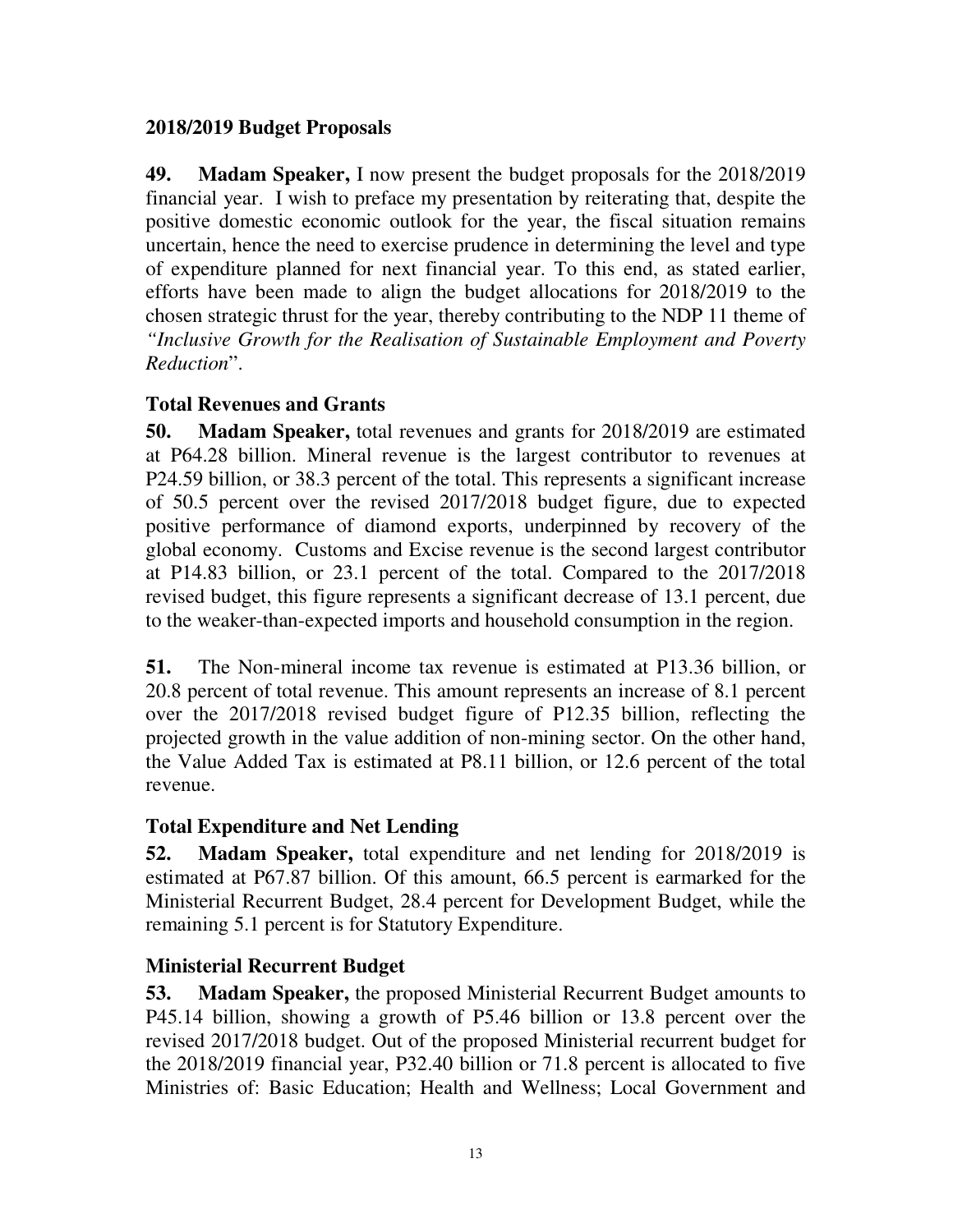Rural Development; Defence, Justice and Security; and, Tertiary Education Research, Science and Technology.

**54.** The largest share amounting to P7.97 billion or 17.7 percent of the total Ministerial Recurrent Budget, is proposed for allocation to the Ministry of Basic Education. This will primarily deliver on Government's firm commitment to prioritise human capital development, as indicated in the National Development Plan 11. This proposed provision caters for; payment of utilities, books, equipment, maintenance of facilities, food supplies in secondary schools, as well as other education-related commitments, including teachers' salaries and allowances.

**55.** The second largest share of P7.54 billion or 16.7 percent is allocated to Ministry of Health and Wellness. Whilst a substantial portion is for personal emoluments, the allocation also caters for drugs, medical specialist fees, ARV therapy and Government's contribution to Botswana Public Officers Medical Aid Scheme.

**56.** An amount of P6.28 billion or 13.9 percent, being the third largest share of the Ministerial Recurrent Budget is proposed for allocation to the Ministry of Local Government and Rural Development. The allocation includes the provision for Revenue Support Grants to District and Urban Councils. It also includes the provision for: maintenance of existing infrastructure; food supplies in primary schools; and social grants, mainly under the Orphan Care Programme and the Old Age Pension Scheme. This demonstrates Government's continued commitment to social protection and development, by providing services to the needy and vulnerable in our society.

**57. Madam Speaker,** Government remains steadfast in the provision of safety and security for Batswana. Therefore, the fourth largest share of P5.85 billion or 13.0 percent of the Ministerial Recurrent Budget is proposed for allocation to the Ministry of Defence, Justice and Security. The proposed allocation will cover operational costs, mainly under the Botswana Defence Force, Botswana Police Service, Department of Prisons and Rehabilitation and the new Office of the Receiver, as well as subvention to Legal Aid Botswana.

**58.** The Ministry of Tertiary Education, Research, Science & Technology is allocated the fifth largest share of P4.75 billion or 10.5 percent of the Ministerial Recurrent Budget. This will mainly cater for tertiary student scholarships and subventions to University of Botswana and Botswana International University of Science and Technology.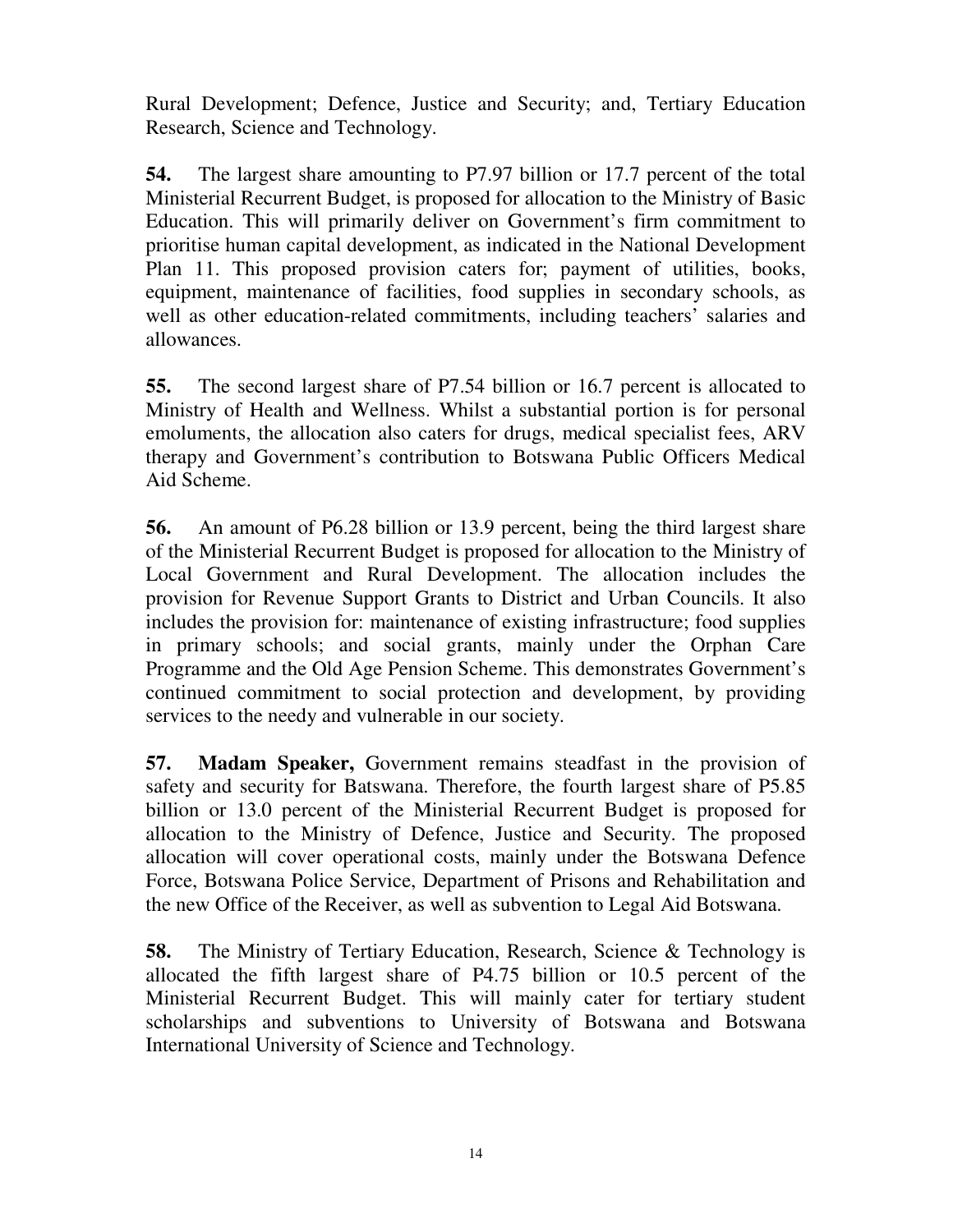**59.** The sixth largest share of P1.97 billion or 4.4 percent is allocated to the Ministry of Transport and Communications. A major portion of the budget is earmarked for maintenance of roads, buildings, plant and equipment, including ICT infrastructure. The proposed budget will also cater for subvention to Civil Aviation Authority of Botswana for the replacement and maintenance of strategic assets, and to Botswana Post for Universal Service Obligations.

**60.** Other Ministries that are allocated significant amounts of the Ministerial Recurrent Budget are: Ministry of Presidential Affairs, Governance and Public Administration with P1.40 billion or 3.1 percent; Ministry of Agricultural Development and Food Security with P1.34 billion or 3.0 percent; Ministry of Investment, Trade and Industry with P1.05 billion or 2.3 percent; and Ministry of Youth Empowerment, Sport and Culture Development with P1.00 billion or 2.2 percent. The rest of the Ministries and Independent Departments share the remaining portion of the Ministerial Recurrent Budget amounting to P5.98 billion or 13.3 percent.

#### **Statutory Expenditure**

**61. Madam Speaker,** the proposed budget for Statutory Expenditure for the financial year 2018/2019 is P9.08 billion. This represents a substantial growth of P2.10 billion or 30.0 percent over the current year's budget. The proposed budget comprises Public Debt Service requirements, Pensions, Gratuities and Compensations, as well as Salaries and Allowances for specified officers. The growth is also due to the provision of P2 billion for a re-payment of Government bond (BW005), which matures in the next financial year. This allocation underscores the reliability of Botswana Government as a borrower.

#### **Development Budget**

**62. Madam Speaker,** the proposed Development Budget for 2018/2019 financial year is P19.31 billion. In implementing this budget, Government will continue to insist on quality in all projects. In that regard, Government will ensure consolidation of projects component to include all supporting infrastructure in order that facilities operate efficiently after completion. Other forms of project delivery such as Public Private Partnerships (PPPs) shall be pursued where appropriate, to take advantage of private sector capital and technology.

**63. Madam Speaker**, a significant portion of the proposed Development Budget of P3.29 billion or 17.0 percent, being the largest share, is proposed for the Ministry of Land Management, Water and Sanitation Services to support initiatives aimed at improving availability of water supply, as well as wastewater and sludge management. The water projects account for P2.51 billion or 77 percent of the Ministry's allocation. The main projects implemented are the North South Carrier 2 from Palapye – Mmamashia -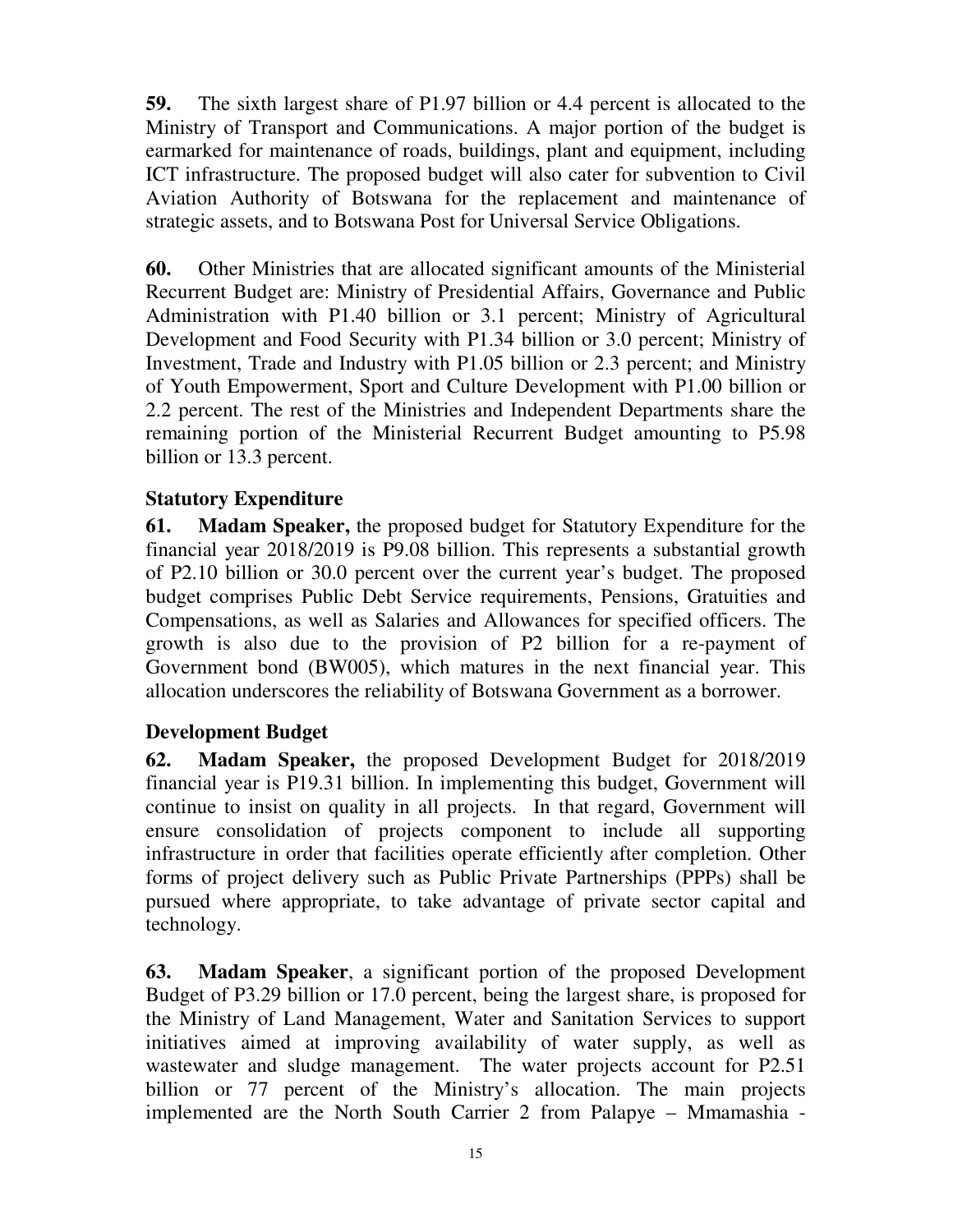Gaborone at P647.29 million, which is meant to provide adequate water to the southern part of Botswana, as well as the Botswana Emergency Water Security and Efficiency project funded through the recently approved loan of USD145.50 million from the World Bank. Water Utilities Corporation has been allocated an amount of P562.00 million to cover operational costs and restructuring of the Corporation. The remaining 23 percent of the Ministry budget goes towards land projects, particularly land servicing countrywide.

**64. Madam Speaker**, the second largest share at P2.78 billion or 14.4 percent is allocated to the Ministry of Defence, Justice and Security. This allocation is mainly to cater for provision of infrastructure and procurement of air assets, vehicles as well as defence and communication equipment for Botswana Defence Force; refurbishment of Botswana Police Service's facilities and construction of Police Stations at Mmathubudukwane, Maitengwe, Semolale and Block 10 in Gaborone; and rehabilitation of facilities for Department of Prisons and Rehabilitation.

**65.** The third largest share of P2.66 billion or 13.8 percent, is proposed for allocation to the Ministry of Transport and Communications, mainly to cover the construction and maintenance of transport related infrastructure such as roads, rail, and airports. A substantial provision is proposed for mega road and bridge projects including Kazungula and Mohembo bridges; construction of three intersections along the KT Motsete Drive in Gaborone; Mogoditshane-Gabane- Mmankgodi road; Gaborone – Boatle dualling; Mulambakwena-Tshesebe road; Dibete-Mookane-Machaneng road, as well as the Modernised and Centralised Traffic Control System for the Greater Gaborone area.

**66. Madam Speaker**, the fourth largest share is proposed for the Ministry of Mineral Resources, Green Technology and Energy Security at P2.52 billion or 13.1 percent, in order to promote efficient and optimal utilization of energy resources. Out of this amount, a total of P863.34 million or 34 percent of the budget is proposed for implementation of the North West Electricity Transmission Grid, which is now under implementation, after initial delays. The budget also caters for completion of Morupule A Power Station rehabilitation. In addition, Botswana Power Corporation has been allocated a total of P1.10 billion to cover its operational expenses and also to meet its debt service obligation for the Morupule B Power Station project.

**67.** An amount of P2.25 billion or 11.7 percent which is the fifth largest share, is recommended for the Ministry of Local Government and Rural Development, in order to continue implementation of the social protection programme and village infrastructure projects. The Primary School Backlog Eradication Programme including maintenance, accounts for P634.27 million or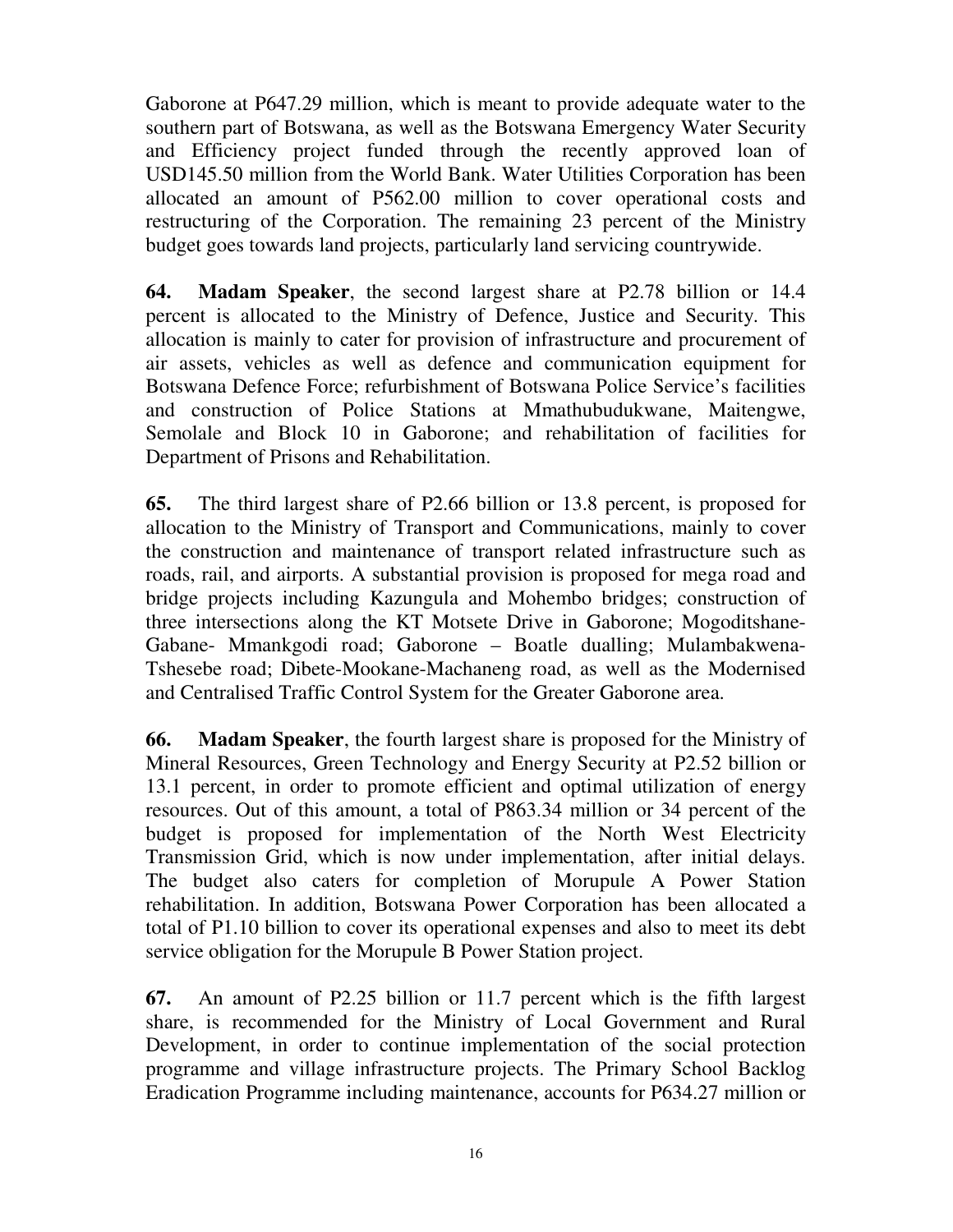28.2 percent of the Ministry's allocation, which shows an increase of P328.52 million or 107.5 percent over the current year's allocation. The budget also caters for Ipelegeng programme at P635.00 million or 28.2 percent and Community Development programme which has a budgetary provision of P570 million or 25.3 percent of the Ministry's development budget.

**68. Madam Speaker,** the rest of the Ministries and Independent Departments take the balance of the proposed development budget at P5.80 billion or 30.1 percent. Major projects covered by this amount include: construction of staff houses, as well as expansion and maintenance of public facilities; Integrated Support Programme for Arable Agriculture Development (ISPAAD) and Livestock Management and Infrastructure Development (LIMID); upgrading of health facilities; housing schemes such as Self Help Housing Agency (SHHA); and, poverty eradication scheme and destitute housing for the low income groups.

## **OVERALL BALANCE**

**69. Madam Speaker**, given the estimated total revenues and grants of P64.28 billion and proposed total expenditure and net lending of P67.87 billion, the net result is a budget deficit of P3.59 billion or 1.8 percent of GDP for the financial year 2018/2019. Despite this budget deficit, Government continues to rein in on expenditure so that the country returns to a sustainable fiscal position in the medium to long-term. To finance the expected budget deficits, Government will be guided by the Medium Term Debt Management Strategy  $(2017/2018 - 2019/2020)$ , which provides options on the financing of a budget deficit depending on underlying causes of such a deficit. For example, a temporary budget deficit can be financed through a mix of borrowing and drawing down on Government cash balances at the Bank of Botswana, while a deficit arising from adverse changes in the country's terms of trade or significant shock in one of the domestic revenue sources would require structural adjustment measures to restore stability in the economy. In our assessment of the causes of the projected budget deficit for 2018/2019, the deficit is temporary; hence, Government will finance it through a combination of drawing down on existing loans, as well as on Government cash balances.

# **V. FISCAL LEGISLATION**

**70. Madam Speaker**, as indicated in the 2017 Budget Speech, my Ministry continues to work on the simplification of the country's tax administration by developing a Tax Administration Act to improve on the efficiency of tax revenue collection. Progress in drafting this legislation has been slow, but it is expected to be completed during the next financial year. Meanwhile, my Ministry is also working on the review of the Income Tax Act to introduce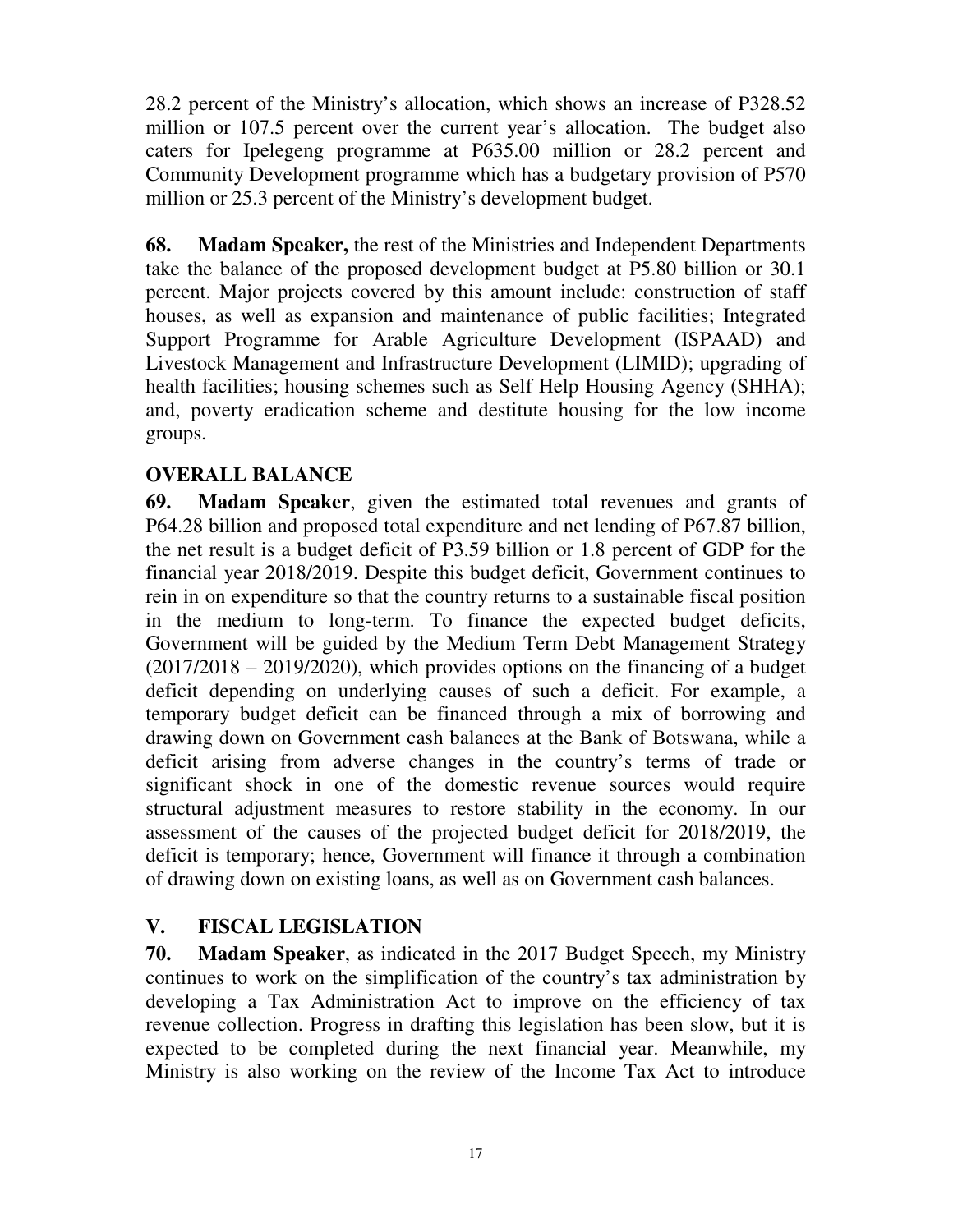Transfer Pricing Rules. Review of the layman's drafts of the Bills is ongoing and the plan is to have the laws approved by Parliament in 2018.

**71. Madam Speaker,** in an effort to comply with international standards, Government is undertaking a review of the Botswana International Financial Services Centre tax regime in order to remove any perception that Botswana is a tax haven. The review will be undertaken as part of the Income Tax (Amendment) Bill scheduled for presentation to Parliament during 2018. Another ongoing review of the fiscal legislation relates to the Financial Intelligence Act and Regulations to address the shortcomings identified by the Mutual Evaluation Review for Botswana by the Eastern and Southern Africa Anti-Money Laundering Group in May 2017. Our intention is to have all the proposed amendments approved by Parliament during the course of 2018.

## **VI. CONCLUSION**

**72. Madam Speaker**, in conclusion, I wish to reiterate that, despite the positive domestic economic outlook, the country's fiscal position remains tight. This calls for continued efforts to mobilize domestic revenues and judicious management of our expenditure in order to achieve the objective of fiscal sustainability. Failure to improve on collections of existing revenues, coupled with continued pressure on expenditure, may result in my Ministry resorting to other options in order to avoid the country running budget deficits for extended period, which is not sustainable. In this regard, I would like to once again appeal to all those responsible for public finance; whether as revenue collecting agencies, or spending ministries, departments and agencies, to exercise utmost due care in line with the requirements of the country's financial legislations and the Constitution of Botswana. Going forward, Government shall be stepping-up the enforcement of the financial rules and regulations to ensure accountability in the use of the public financial resources.

**73. Madam Speaker**, I wish to take this opportunity once again to express my sincere thanks to His Excellency the President, Lieutenant General Dr. Seretse Khama Ian Khama, for the support accorded to my Ministry in general and to me personally. I was fortunate to have a supportive Head of State who understood that prudent economic management was part of good governance. Without his support, some of the achievements in the area of economic development that I enumerated at the beginning of my speech would not have been possible. We have no doubt that his successor, His Honour the Vice President, will continue to support our Ministry in the delivery of its mandate, especially the need to ensure fiscal sustainability as the basis for good governance in general, and macroeconomic stability in particular.